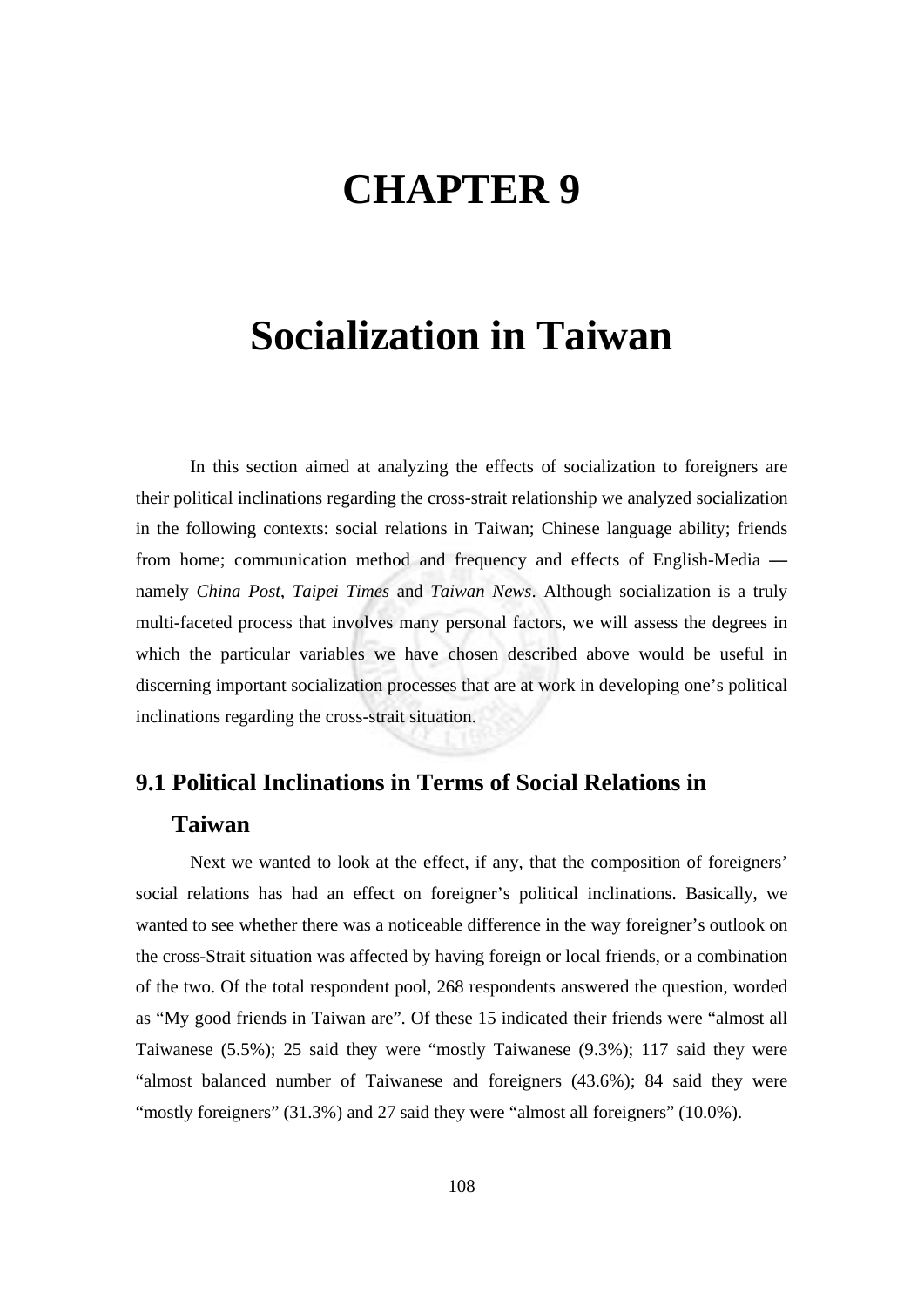| Composition of<br>Friends in<br>Taiwan | Total | $\overline{\phantom{0}}$<br>Unification now | Ņ<br>Independence now | $\ddot{\mathbf{z}}$<br>Unification later | $\overline{+}$<br>Independence later | Ņ<br>Decide later | $\varphi$<br>Status quo forever | $\subsetneq$<br>No answer | Weird answer<br>$\ddot{\varepsilon}$ |
|----------------------------------------|-------|---------------------------------------------|-----------------------|------------------------------------------|--------------------------------------|-------------------|---------------------------------|---------------------------|--------------------------------------|
| Almost All                             |       |                                             |                       |                                          |                                      |                   |                                 |                           |                                      |
| Taiwanese<br>No.                       | 15    | $\overline{2}$                              | $\mathbf{1}$          | $\overline{2}$                           | 3                                    | $\overline{2}$    | $\overline{2}$                  | $\mathbf{1}$              | $\overline{2}$                       |
| $(\% )$                                | (100) | (13.3)                                      | (6.6)                 | (13.3)                                   | (20.0)                               | (13.3)            | (13.3)                          | (6.6)                     | (13.3)                               |
| Mostly                                 |       |                                             |                       |                                          |                                      |                   |                                 |                           |                                      |
| Taiwanese                              |       |                                             |                       |                                          |                                      |                   |                                 |                           |                                      |
| No.                                    | 25    | 1                                           | 1                     | $\overline{7}$                           | 5                                    | 6                 | 1                               | $\overline{4}$            | $\overline{0}$                       |
| (%)                                    | (100) | (4.0)                                       | (4.0)                 | (28.0)                                   | (20.0)                               | (24.0)            | (4.0)                           | (16.0)                    | (0)                                  |
| Taiwanese and                          |       |                                             |                       |                                          |                                      |                   |                                 |                           |                                      |
| Foreigners                             |       |                                             |                       |                                          |                                      |                   |                                 |                           |                                      |
| <b>Balanced</b>                        |       |                                             |                       |                                          |                                      |                   |                                 |                           |                                      |
| No.                                    | 117   | $\overline{2}$                              | 18                    | 23                                       | 28                                   | 22                | 11                              | 12                        | $\mathbf{1}$                         |
| $(\%)$                                 | (100) | (1.7)                                       | (15.3)                | (19.6)                                   | (23.9)                               | (18.8)            | (9.4)                           | (10.2)                    | (0.8)                                |
| Mostly                                 |       |                                             |                       |                                          |                                      |                   |                                 |                           |                                      |
| Foreigners                             |       |                                             |                       |                                          |                                      |                   |                                 |                           |                                      |
| No.                                    | 84    | $\overline{2}$                              | $\overline{7}$        | 13                                       | 24                                   | 23                | $\overline{7}$                  | $\overline{7}$            | $\mathbf{1}$                         |
| (%)                                    | (100) | (2.3)                                       | (8.3)                 | (15.4)                                   | (28.5)                               | (27.3)            | (8.3)                           | (8.3)                     | (1.1)                                |
| Almost all                             |       |                                             |                       |                                          |                                      |                   |                                 |                           |                                      |
| Foreigners                             |       |                                             |                       |                                          |                                      |                   |                                 |                           |                                      |
| No.                                    | 27    | $\boldsymbol{0}$                            | $\mathbf{1}$          | 3                                        | 10                                   | 8                 | $\overline{2}$                  | $\overline{2}$            | $\mathbf{1}$                         |
| $(\%)$                                 | (100) | (0)                                         | (3.7)                 | (11.1)                                   | (37.0)                               | (29.6)            | (7.4)                           | (7.4)                     | (3.7)                                |

**Table 9-1:** Foreigner's Political Inclinations in Terms of Their Friends in Taiwan

Our main finding is that those with mostly foreigner friends or almost all foreign friends tend to be either more pro-independence later and also more likely to wait to decide. 10 out of 27 of those who had "almost all foreigners" as friends, or 37.0%, were more likely to support independence later, almost twice the proportion of foreigners with either mostly or almost all Taiwanese friends. Pro-independence later also seemed to decline with the proportion of foreigner friends, from 37.0% among those with almost all foreigners to 28.5% of those with mostly foreigner friends to 25.0% of those with mostly balanced Taiwanese foreigners to 20.0% of those with mostly Taiwanese friends and of those with almost all Taiwanese friends.

Our findings also suggest that foreigners tended to be more pro-unification if they had a higher percentage of Taiwanese who they'd consider their "good" friends. The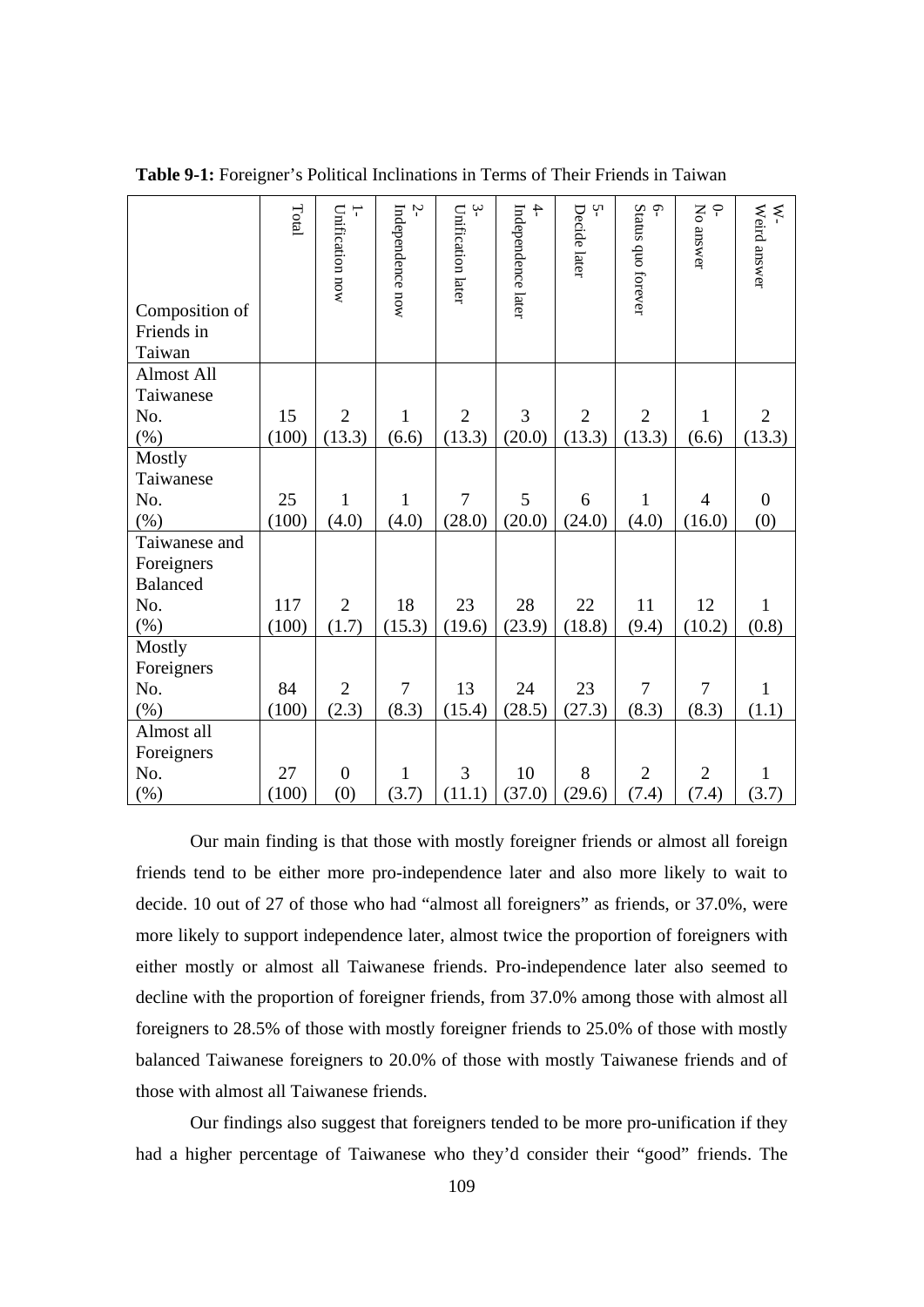opposite is also true, as they tended to be more pro-independence if they tended to have "good friends" who are foreigners. For instance over a quarter (26.6%) of those having all Taiwanese friends said they supported answers 1 and 3 **—** unification now or unification later. While the statistic increases almost 5% for those who say their good friends were "mostly Taiwanese" (32%), it declines substantially to 21.3% for those having a balanced number of Taiwanese and foreigners friends, to 17.7% for those indicating "almost a balanced number of Taiwanese and foreigners, and down to 11.1% for those indicating "almost all foreigners".

Moreover, 13.3% of those who had almost all Taiwanese as good friends were pro-unification now, which is nearly 6X compared to the figure indicating question 1 of the entire respondent pool (2.3%). The differences in political inclinations can also be seen in those who favored pro-independence at some point in time. Namely 26.6% of those who had almost all Taiwanese friends indicated they were pro-independence at some point in time (questions 2 and 4 together), a figure that reached parity to the respondents who said they were pro-unification at some point in time. The figure then increases to 32.0% with those indicating having mostly Taiwanese good friends, and increases to almost 2 in 5 (39.2%) for those indicating a balanced number of Taiwanese and foreigner friends, mostly holding steady with those indicating a mostly foreigners and jumping to over 2/5 with those indicating a almost all foreigner good friends. Most of the increases are accounted for by respondents indicating they favored independence later, rather than now, with only 20% of those with almost all Taiwanese friends indicating independence later and twice that amount (40.7%) for those who have almost all foreigner good friends.

Those who indicated answer 5 (status quo forever) also seemed to incline the more their good friends are foreigners with 13.3%, 24%, 18.8%, 27.3% and 29.6%, respectively, and those who supported question 6 (status quo forever) seemed to decline as the respondents had good foreign friends with 13.3%, 4%, 9.4%, 8.3% and 7.4%. We did not find any consistent finding for correlation between having good foreign friends and local friends with their propensity to answer the last question as those saying they had mostly Taiwanese did not answer 6.6% of the time; those with almost Taiwanese friends did not answer the last question 16% of the time, and then declining to 10.2% of the time with people having a balanced number of foreign friends and declining further to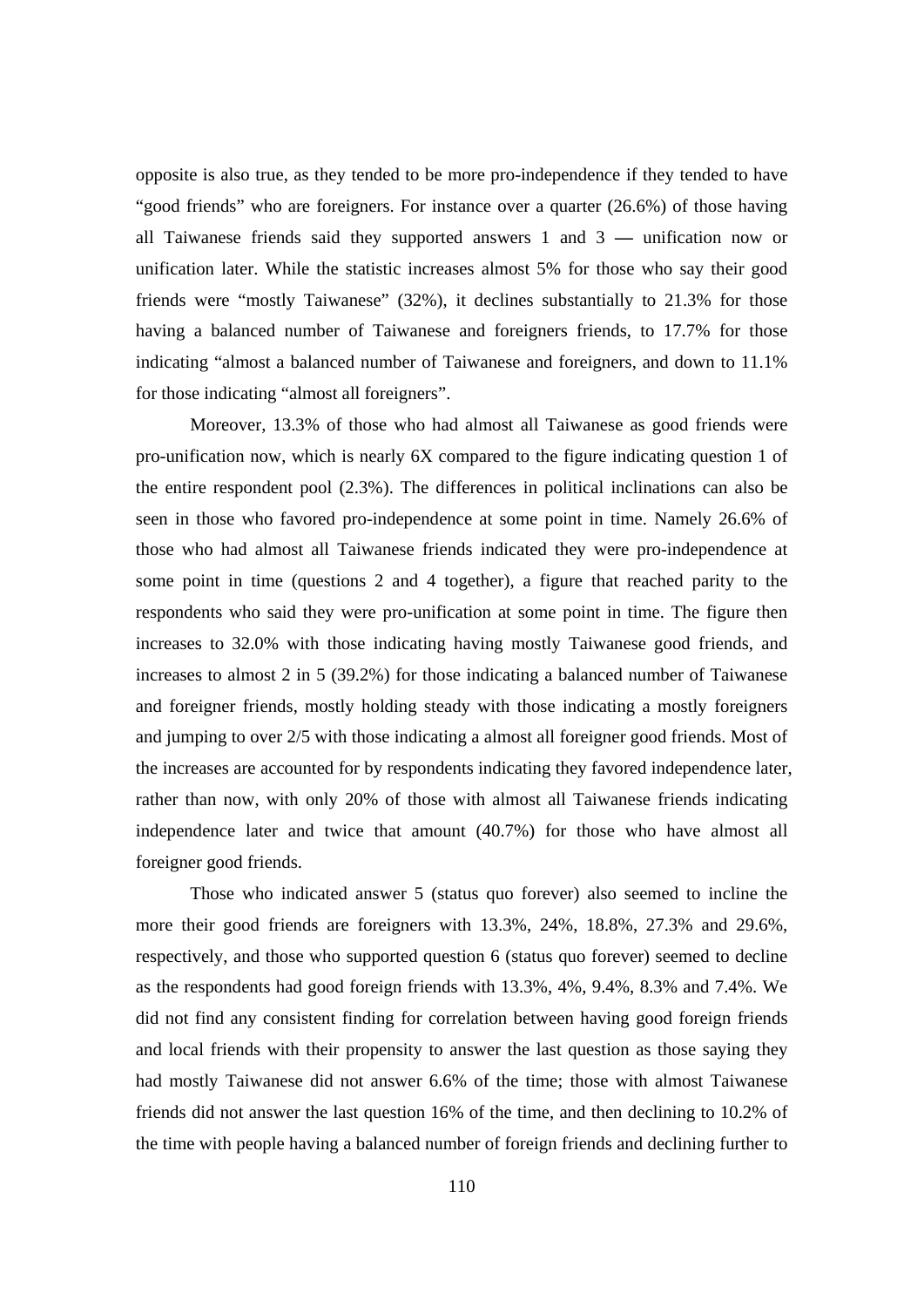8.3% and 7.4% for those people with mostly foreign friends and those with almost all foreign friends, respectively.

Regarding the correlation between friends and political inclinations, it should also be noted that because our study was conducted in Taipei City, it would be highly likely that our respondents' friends in Taiwan also reside in the capital city. Traditionally, northern Taiwan, especially Taipei city, could be seen as a romping ground for those who have supported KMT **—** a political party that has traditionally supported unification with China more so than the DPP, which has its main base of support in the southern regions, such as Kaohsiung. The 2006 mayoral elections play testament to this with Hau Long-bin, the KMT candidate, winning overwhelmingly in Taipei while Chen Ju, the DPP, candidate won by a razor sharp margin in the southern city of Kaohsiung. Thus, since the political inclinations of locals residing in the south are traditionally more proindependence, the outcome regarding one's friends in Taiwan and their political inclinations might be significantly different had it been conducted in cities other than Taipei.

#### **9.2 Political Inclinations in Terms of Chinese Language Ability**

Next we looked at the impact of language on one's political inclinations by looking at one's ability to read, speak and write Chinese. We asked the respondents to indicate their Chinese ability as "None", "Poor", "Fair", "Good", and "Excellent" in three dimensions of language **—** reading, speaking and writing. 267 respondents indicated their reading abilities, 275 indicated their speaking abilities and 247 indicated their writing abilities. Of those who indicated their reading abilities, over 1/3 said they did not have any  $(33.7\%)$ , less than  $1/3$  said they had poor abilities  $(31.4\%)$ , less than 1 in 5 said they had fair abilities (18.7%), 8.9% said they had good reading abilities and only 7.1% said they had excellent reading abilities. This indicates a plausible conclusion that for foreign that the rate of respondents decreases as skill level increases. The same is true for writing abilities with 37.2% saying had no writing abilities, 34.4% saying they had poor writing abilities, dropping by about half to 17.8% for those with fair writing abilities, then to 4.8% for those with good writing abilities, and holding about steady for those with excellent writing abilities at  $5.6\%$ .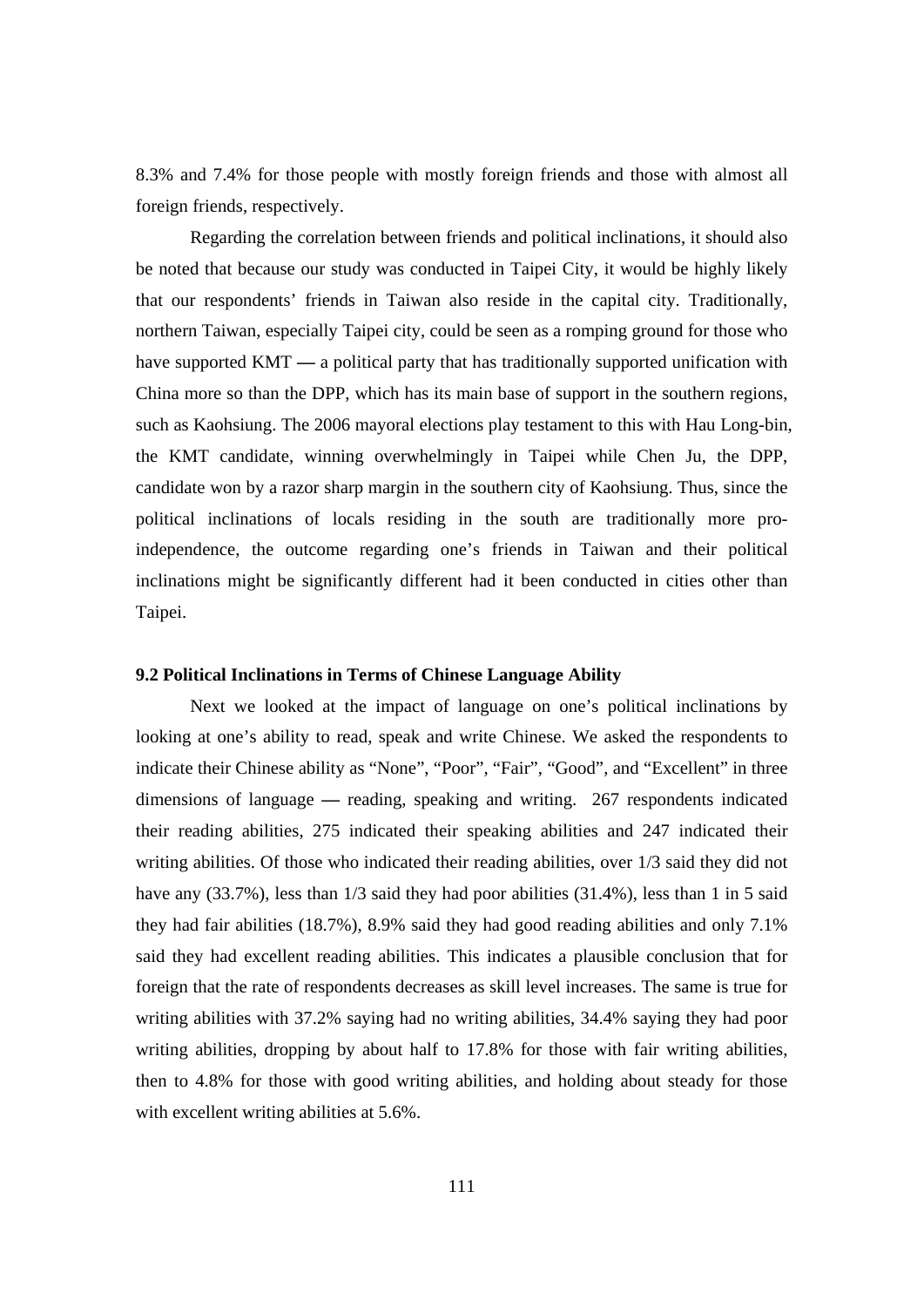A look at the ways in which the respondents indicated their speaking abilities, however, reveals discrepancies that call into question one's ability to accurately classify their own language abilities in the context of others. Namely, the declines in rates of respondents as language skill rises cannot be observed. Namely, only 7.6% said they had no speaking abilities, less than 1 in 3 said they had poor speaking abilities (29.4%), 37.0% said they had fair speaking abilities, 16.0% said they had good abilities and 9.8% said they had excellent speaking abilities. we do not want to rule out the possibility of people can have high speaking abilities but low reading or writing abilities but the high discrepancies we believe reduce the credibility of the responses. Moreover, when we observed some of the respondents indicating their abilities, we noticed that some people who in fact had lower abilities in one dimension of language indicated a higher skill level than that of other people who we knew had in fact a higher level.

| <b>Chinese Reading</b><br>Ability | Respondents<br>Number of | Unification now<br>┯ | Ņ<br>Independence now | $\ddot{ }$<br>Unification later | $\ddot{+}$<br>Independence later | Ņ<br>Decide later | Status quo forever<br>ᡨ | No answer<br>$\subset$ | Weird answer<br>$\aleph$ |
|-----------------------------------|--------------------------|----------------------|-----------------------|---------------------------------|----------------------------------|-------------------|-------------------------|------------------------|--------------------------|
| None                              |                          |                      |                       |                                 |                                  |                   |                         |                        |                          |
| No.                               | 90                       | $\mathbf{1}$         | 14                    | 12                              | 21                               | 15                | 10                      | 16                     | $\mathbf{1}$             |
| $(\%)$                            | (100)                    | (1.1)                | (1.1)                 | (15.3)                          | (23.3)                           | (16.6)            | (11.1)                  | (17.7)                 | (1.1)                    |
| Poor                              |                          |                      |                       |                                 |                                  |                   |                         |                        |                          |
| No.                               | 84                       | $\overline{2}$       | 8                     | 16                              | 23                               | 20                | 5                       | 8                      | $\overline{2}$           |
| $(\%)$                            | (100)                    | (2.3)                | (9.5)                 | (19.0)                          | (27.3)                           | (23.8)            | (5.9)                   | (9.5)                  | (2.3)                    |
| Fair                              |                          |                      |                       |                                 |                                  |                   |                         |                        |                          |
| No.                               | 50                       | $\overline{2}$       | 4                     | 10                              | 16                               | 12                | 3                       | $\mathbf{1}$           | $\overline{2}$           |
| (%)                               | (100)                    | (4.0)                | (8.0)                 | (20.0)                          | (32.0)                           | (24.0)            | (6.0)                   | (2.0)                  | (4.0)                    |
| Good                              |                          |                      |                       |                                 |                                  |                   |                         |                        |                          |
| No.                               | 24                       | $\overline{0}$       | $\mathbf{1}$          | 5                               | 5                                | 12                | 6                       | $\overline{0}$         | $\overline{0}$           |
| (%)                               | (100)                    | (0)                  | (4.1)                 | (20.8)                          | (20.8)                           | (50)              | (4.1)                   | (0)                    | (0)                      |
| Excellent                         |                          |                      |                       |                                 |                                  |                   |                         |                        |                          |
| No.                               | 19                       | $\overline{2}$       | $\mathbf{1}$          | 5                               | $\mathbf{1}$                     | $\overline{4}$    | 3                       | 1                      | 1                        |
| (%)                               | (100)                    | (10.5)               | (5.2)                 | (26.3)                          | (5.2)                            | (21.0)            | (15.7)                  | (5.2)                  | (5.5)                    |

**Table 9-2:** Foreigners' Political Inclinations in Terms of their Chinese Reading Ability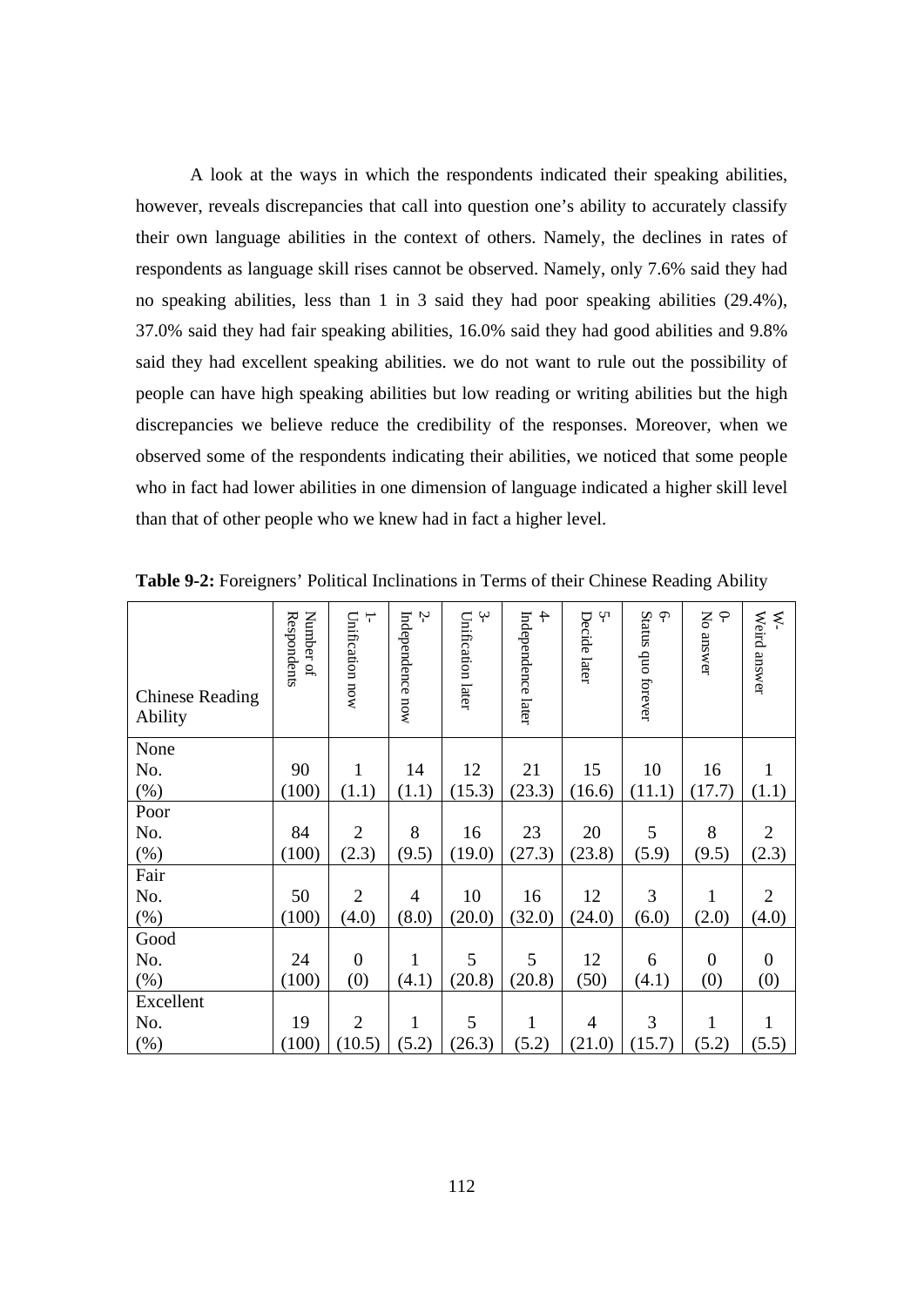| Chinese<br>Speaking<br>Ability | Number of<br>Respondents | Unification now<br>┯ | Ņ<br>Independence now | $\ddot{ }$<br>Unification later | $\ddot{+}$<br>Independence later | Ņ<br>Decide later | $\varphi$<br>Status quo forever | Σρ<br>$\subset$<br>answer | Weird answer<br>₹ |
|--------------------------------|--------------------------|----------------------|-----------------------|---------------------------------|----------------------------------|-------------------|---------------------------------|---------------------------|-------------------|
| None                           |                          |                      |                       |                                 |                                  |                   |                                 |                           |                   |
| No.                            | 21                       | $\boldsymbol{0}$     | 5                     | 5                               | 4                                | 1                 | 1                               | 5                         | $\boldsymbol{0}$  |
| $(\% )$                        | (100)                    | (0)                  | (23.8)                | (23.8)                          | (19.0)                           | (4.7)             | (4.7)                           | (23.8)                    | (0)               |
| Poor                           |                          |                      |                       |                                 |                                  |                   |                                 |                           |                   |
| No.                            | 81                       | $\mathbf{1}$         | $\overline{4}$        | 12                              | 28                               | 19                | 7                               | 8                         | $\overline{2}$    |
| $(\%)$                         | (100)                    | (1.2)                | (4.9)                 | (14.8)                          | (34.5)                           | (22.6)            | (8.6)                           | (9.8)                     | (2.4)             |
| Fair                           |                          |                      |                       |                                 |                                  |                   |                                 |                           |                   |
| No.                            | 102                      | $\overline{2}$       | 15                    | 18                              | 20                               | 23                | 9                               | 11                        | 4                 |
| $(\% )$                        | (100)                    | (1.9)                | (14.7)                | (17.6)                          | (19.6)                           | (22.5)            | (8.8)                           | (10.7)                    | (3.9)             |
| Good                           |                          |                      |                       |                                 |                                  |                   |                                 |                           |                   |
| No.                            | 44                       | $\mathbf{1}$         | $\boldsymbol{0}$      | 10                              | 14                               | 14                | $\overline{2}$                  | 3                         | $\boldsymbol{0}$  |
| $(\%)$                         | (100)                    | (2.2)                | (0)                   | (22.7)                          | (31.8)                           | (31.8)            | (4.5)                           | (6.8)                     | (0)               |
| Excellent                      |                          |                      |                       |                                 |                                  |                   |                                 |                           |                   |
| No.                            | 27                       | $\overline{2}$       | $\overline{2}$        | 5                               | 3                                | 6                 | $\overline{4}$                  | 3                         | $\overline{2}$    |
| (% )                           | (100)                    | (7.4)                | (7.4)                 | (18.5)                          | (11.1)                           | (21.4)            | (14.8)                          | (11.1)                    | (7.4)             |

**Table 9-3:** Foreigners' Political Inclinations and Their Chinese Speaking Ability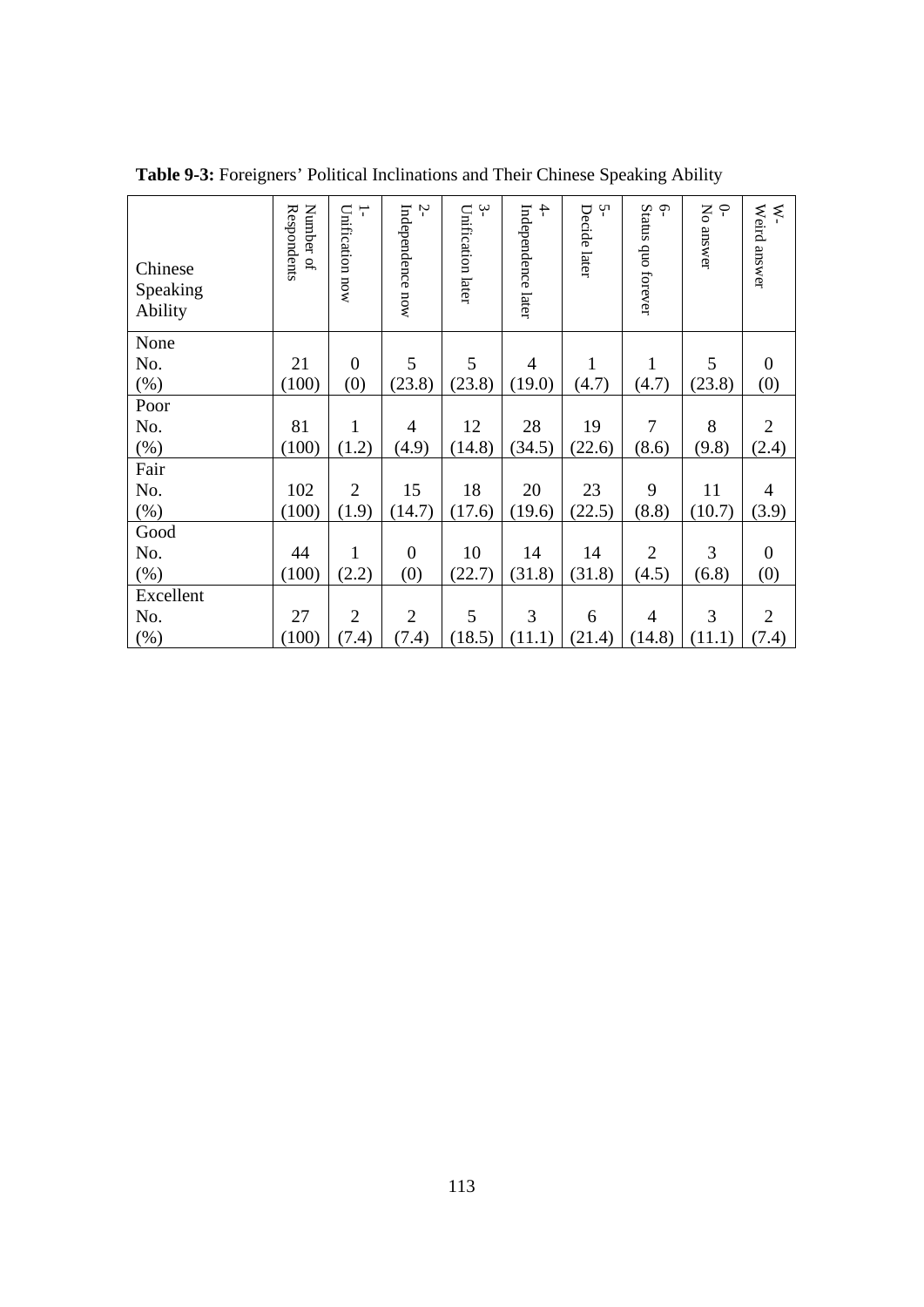| Chinese Writing<br>Ability | Number of<br>Respondents | Unification now<br>T | Ņ<br>Independence now | $\ddot{ }$<br>Unification later | $\ddot{+}$<br>Independence later | Ļ٦<br>Decide later | Status quo forever<br>$\mathsf{S}$ | $\varphi$<br>Σρ<br>answer | Weird answer<br>⋞ |
|----------------------------|--------------------------|----------------------|-----------------------|---------------------------------|----------------------------------|--------------------|------------------------------------|---------------------------|-------------------|
| None                       |                          |                      |                       |                                 |                                  |                    |                                    |                           |                   |
| No.                        | 92                       | $\mathbf{1}$         | 14                    | 15                              | 28                               | 16                 | 10                                 | 16                        | $\overline{2}$    |
| (%)                        | (100)                    | (1.0)                | (15.2)                | (16.3)                          | (30.4)                           | (17.3)             | (10.8)                             | (17.3)                    | (2.1)             |
| Poor                       |                          |                      |                       |                                 |                                  |                    |                                    |                           |                   |
| No.                        | 85                       | 1                    | $\overline{7}$        | 18                              | 24                               | 23                 | 6                                  | 5                         | $\mathbf{1}$      |
| (%)                        | (100)                    | (1.1)                | (8.2)                 | (21.1)                          | (28.2)                           | (27.0)             | (7.0)                              | (5.8)                     | (1.1)             |
| Fair                       |                          |                      |                       |                                 |                                  |                    |                                    |                           |                   |
| No.                        | 44                       | $\overline{2}$       | 5                     | 8                               | 11                               | 15                 | 1                                  | $\boldsymbol{0}$          | $\overline{2}$    |
| (% )                       | (100)                    | (4.5)                | (11.3)                | (18.1)                          | (25.0)                           | (34.0)             | (2.2)                              | (0)                       | (4.5)             |
| Good                       |                          |                      |                       |                                 |                                  |                    |                                    |                           |                   |
| No.                        | 12                       | $\overline{0}$       | 1                     | $\overline{2}$                  | $\overline{2}$                   | 6                  | 1                                  | $\overline{0}$            | $\mathbf{0}$      |
| (%)                        | (100)                    | (0)                  | (8.3)                 | (16.6)                          | (16.6)                           | (50)               | (8.3)                              | (0)                       | (0)               |
| Excellent                  |                          |                      |                       |                                 |                                  |                    |                                    |                           |                   |
| No.                        | 14                       | $\overline{2}$       | $\mathbf{0}$          | 4                               | $\mathbf{1}$                     | 3                  | $\overline{2}$                     | $\mathbf{1}$              | $\mathbf{1}$      |
| (%)                        | (100)                    | (14.2)               | (0)                   | (28.5)                          | (7.1)                            | (21.4)             | (14.2)                             | (7.1)                     | (7.1)             |

**Table 9-4:** Foreigners' Political Inclinations in terms of their Chinese Writing Ability

Since it was so difficult for the respondents to indicate their skill levels accurately, we decided to throw out the respondents who answered "poor", "fair" and "good", and opted to look at the two extremes of language **—** namely, those who said they had no language abilities and those who had excellent abilities. Firstly, we found that people who had excellent language ability in either reading, writing or speaking tended to answer the last question regarding their political inclinations on the cross-Strait situation more frequently.

For instance, whereas 17.7% of those indicating no reading abilities omitted the last question, the corresponding statistic with excellent language abilities was 5.2%. In addition 23.8% of those with no speaking abilities omitted the last question, whereas those with excellent speaking omitted the last question only omitted the last question about half that at 11.1% of the time.

 In addition, those with no writing abilities 17.3% of the respondents omitted the last question, whereas only 7.1% of those with excellent writing abilities omitted the last question. Thus we can conclude that understanding the Chinese language abets in one's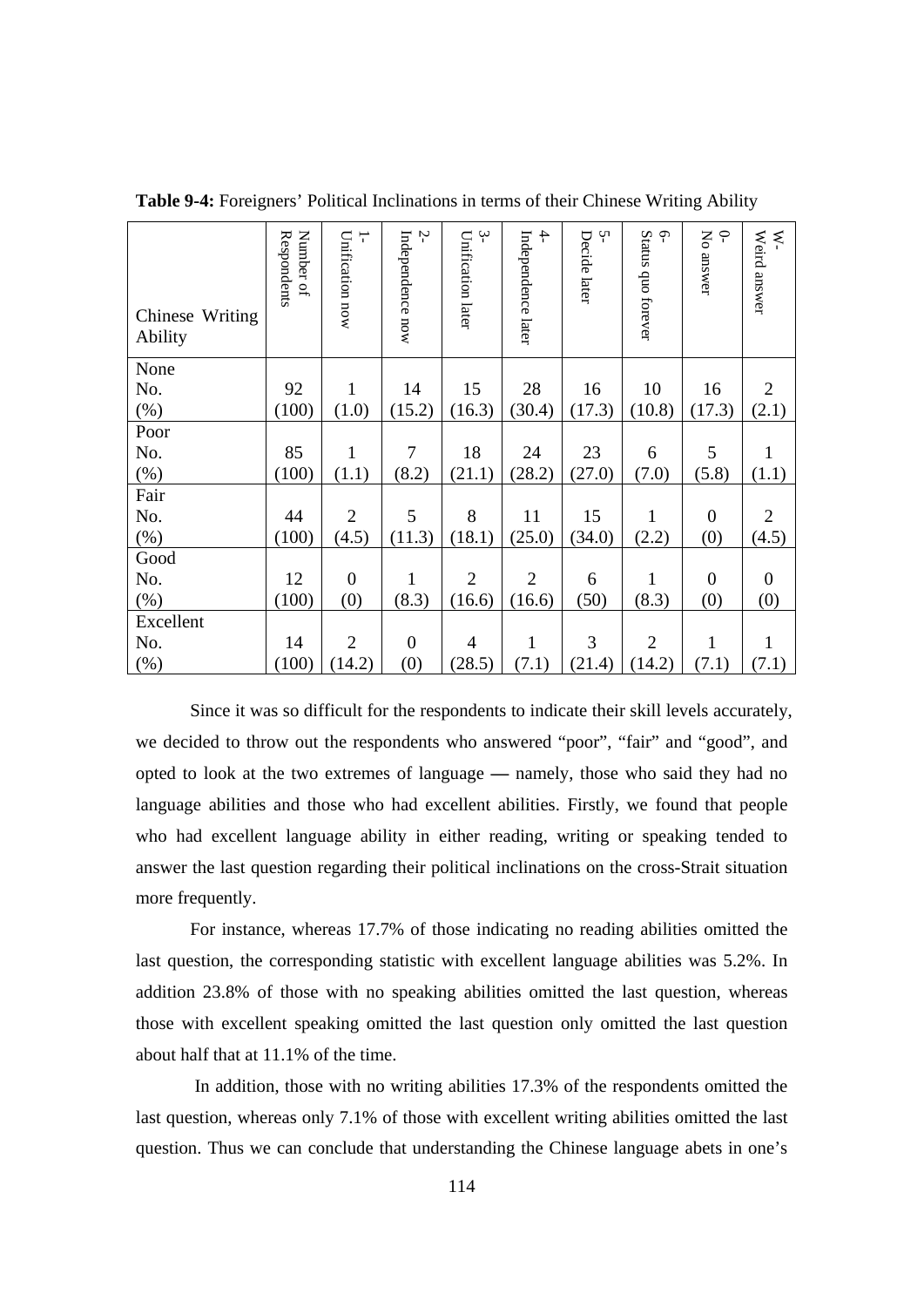ability to answer the question, but our findings may also coincide with other forces, such as socio-economic status, formal language instruction, and the amount of time the respondents have stayed in Taiwan.

But our main finding in regards to language is that those with no Chinese language abilities **—** reading, speaking or writing **—** tend to be more pro-independence and less pro-unification when compared to those respondents with excellent skills in the Chinese language. For instance, whereas only 1.1% of those who could not read Chinese were in support of unification now, over 10% of those with excellent Chinese were in support of it. The same was also true for unification later with only 15.3% of those with no Chinese reading abilities supporting compared to 26.3% of those with excellent Chinese. While a higher percentage of people who could read Chinese excellently chose independence now at a higher frequency compared to those who could not read Chinese at 5.2% and 1.1%, respectively, those who could read Chinese excellently independence later at almost ¼ the frequency of those could not read Chinese. Moreover, the effects of language skills on political inclinations are also observable with in terms of speaking and writing. For example, those who speak no Chinese, an equal number of people were in support of independence now at a rate of 23.8% while 19% supported independence later. This is in contrast to those who spoke excellent Chinese who supported independence now at a rate of 7.4% and supported independence later at a rate of 11.1%. However, there were about 5% more people who supported unification later if they spoke no Chinese at a rate of 23.8% compared to those who spoke excellent Chinese at a rate of 18.5%. However, if both unification now and unification later were combined, it would find 23.8% among the first group and 25.9% for the second group.

But the relationship seems even clearer in terms of writing skills in Chinese. Whereas only 1.0% of those writing Chinese supported unification and 16.3% supported unification later, those who wrote excellent Chinese the corresponding figures were 14.2% and 28.5%, respectively. It is also clear that they are less independent as they acquire language abilities with 15.2% and 30.4% of those who supported independence now and independence later, respectively, whereas the corresponding statistic for those who wrote excellent Chinese supported unification 0% and those supporting unification later at 28.5%. Meanwhile, we also found that those who spoke or wrote excellent Chinese tended to be in support of keeping the status quo and deciding later or keeping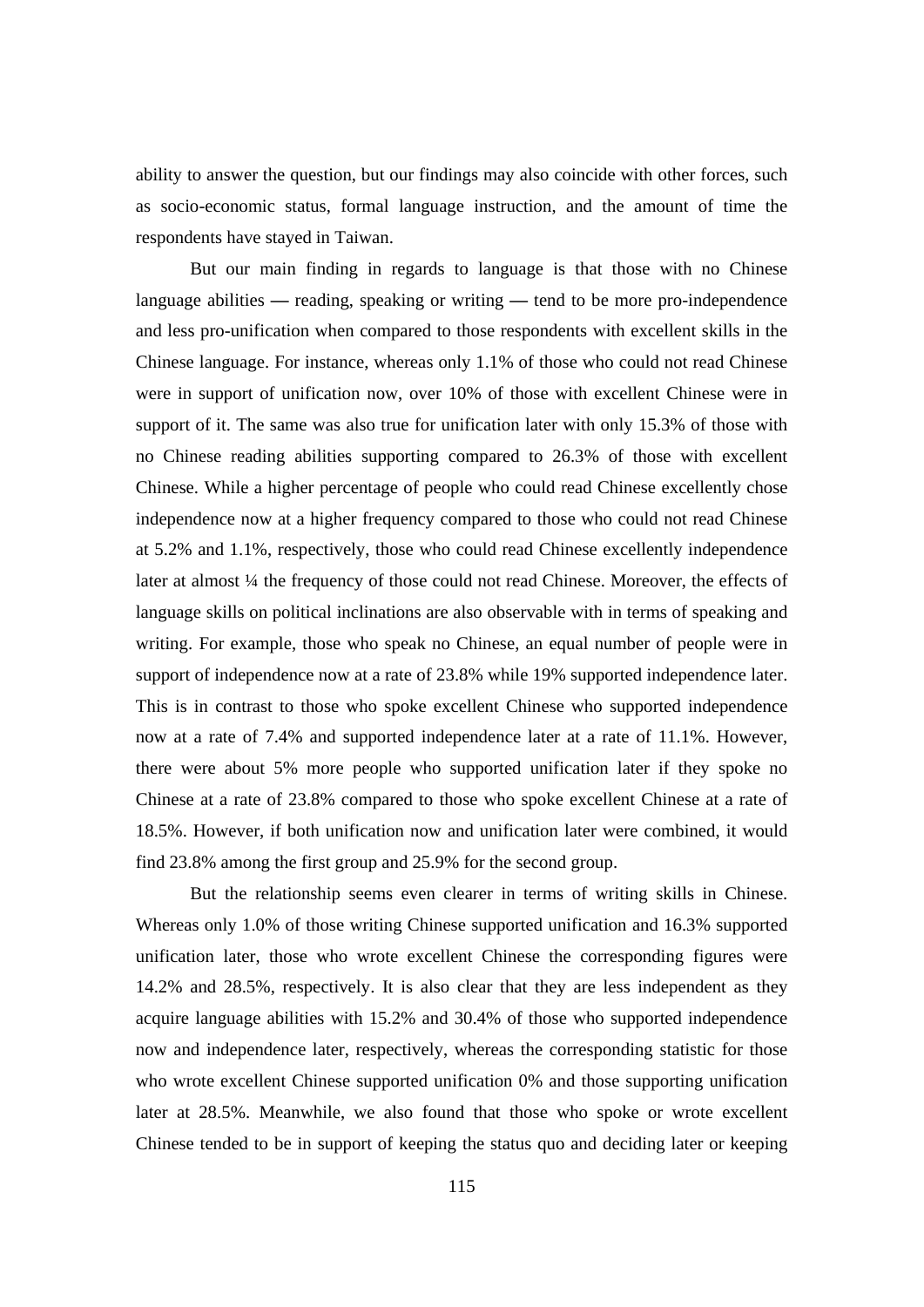the status quo forever. The responses to question 5 and 6 from those who spoke no Chinese were 4.7% and 4.7%, respectively, whereas those who spoke excellent Chinese were 21.4% and 14.8%, respectively. These trends were also apparent for reading Chinese as the support for keeping the status quo and deciding later was 16.6% and for keeping the status quo forever was 11.1% among those who spoke excellent Chinese was 21% and 15.7%, respectively.

Not unlike the respondents who were in support of unification because of their local social attachments through friends, we would propose that understanding the local language allows the foreigners to develop understandings regarding the situation with a broader perspective. Whereas foreigners on the whole, seem to more be more proindependence before they get here as I've elaborated on earlier, understanding the language gives them broader viewpoints, which may encapsulate other viewpoints, such as unification, deciding later and favoring the status quo forever. Thus an understanding of the language acts as a conduit for socialization with the local. An understanding of the language would also help to better generate a nuanced understanding of the conflict, such as by listening to local TV news, talking to locals or by reading the local newspapers. The localized knowledge could be developed further by those people who have actively sought to learn the Chinese language, and through this learning experience an appreciation of the Chinese culture would be enhanced. How one reckons the concept of Chinese culture, whether Taiwan or China is a better embodiment o the culture and how that ultimately affects their political inclinations regarding cross-Strait conflict is up to debate. However, the point I'm trying to make is that language, as a conduit of knowledge and imbedded embodiment of the Chinese culture, can be seen as the independent variable.

#### **9.3 Friends from Homeland**

Next we looked at whether having friends from their homeland affects political inclinations. The motivation behind the question was used mainly to determine one's sense of nationalism, under the assumption that those who are nationalist tend to correspond with people from their own nation most frequently. As we've pointed out earlier, however, the concept of nationalism according to Westwood and Phizacklea is that nationalism is called forth through one's imaginary notions of their own nation, and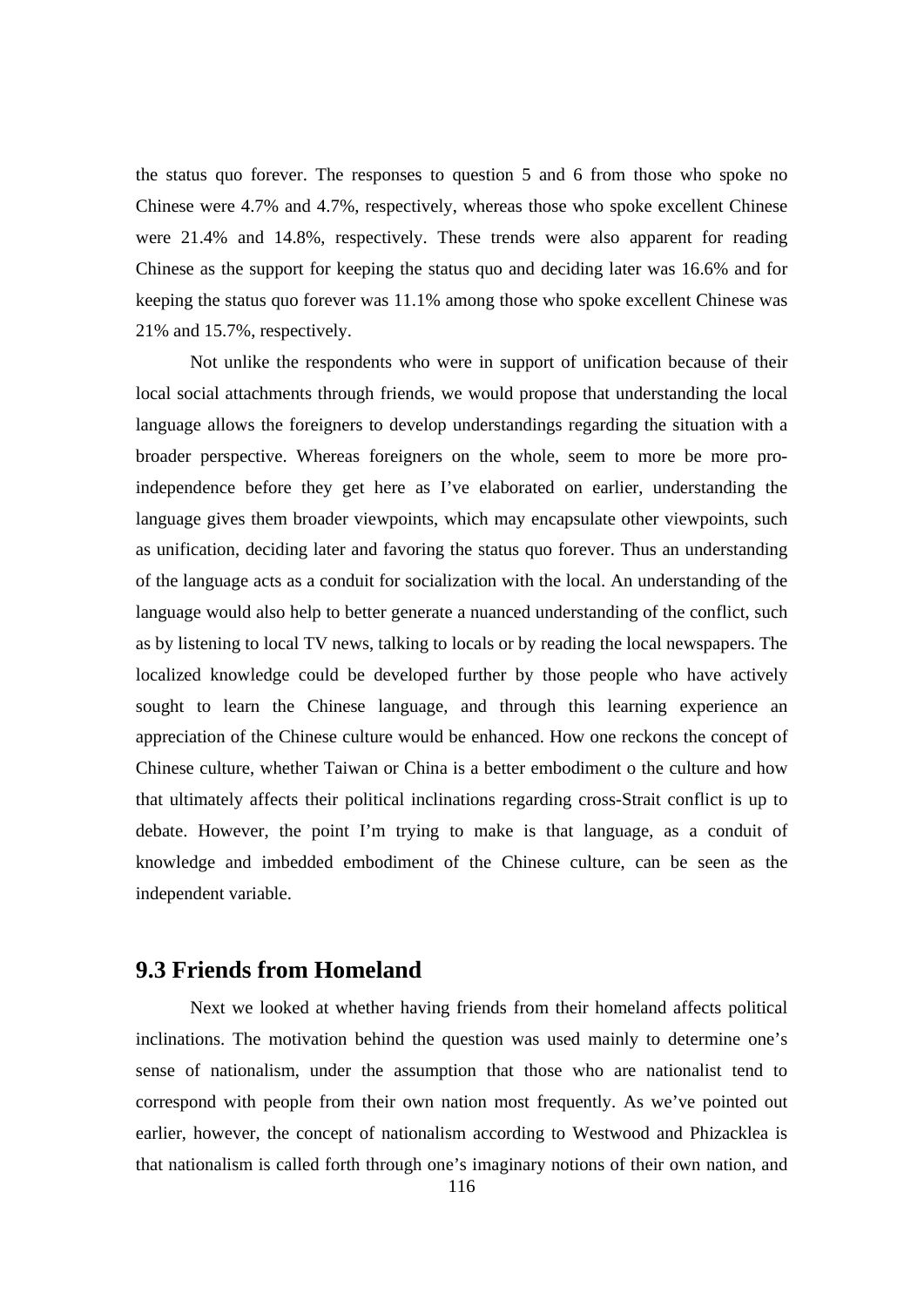this is no doubt influenced by the popular, as well as other symbols, myths and customs. Perhaps this is why, as mentioned earlier by Smith, there are now many more 'faces of nationalism', based on the negotiation between the core and the periphery. By this definition one is not necessarily nationalist, just because, they have many friends from their own nation while being abroad.

Thus, it is difficult to determine if nationalism itself forms the basis of these social relations, and not other commonalities like language, customs, and socioeconomic status shared hobbies, or other interests related to everyday life. To that end, we contend that analyzing the effects of nationalism through the disaggregating of respondents into groupings representing their countries of origin like the analysis earlier, while insufficient in itself to measure nationalism, would do a much better job of delineating the effects of nationalism, because one's country of origin is a better embodiment of the discursive and imaginary concept of imagination. Thus, we felt that the question about whether one had friends from their homeland was erroneous, and so we threw it out.

#### **9.4 Communication Method and Frequency**

Next we looked at the method and frequency of how the respondents communicated to friends and family members. The respondents were asked the frequency of their usage of regular mail, phone and Internet to communicate with others who aren't in Taiwan times per week. Here we wanted to look at the impact of respondents' social relations outside Taiwan, and whether the facilitation of communication to their social relations via technologies, such as the internet could have any influence on political inclinations regarding the cross-Strait relationship. 196 indicated how often they used regular mail to communicate, while 189 indicated how they used their phone, and 203 indicated how often they used the internet. Several respondents indicated "-"as their response.

For this question, those responses were coded with 0. we then categorized the frequency of use of each medium of communication. For all three categories, we disaggregated the data into less than once per week, 1-3 times per week, and 4-6 times per week. Because many respondents indicated a number higher than 6 in terms of Internet usage, we also included an additional category of 7+ for that category only. Zero times was also included in the category due to the high volume of responded who so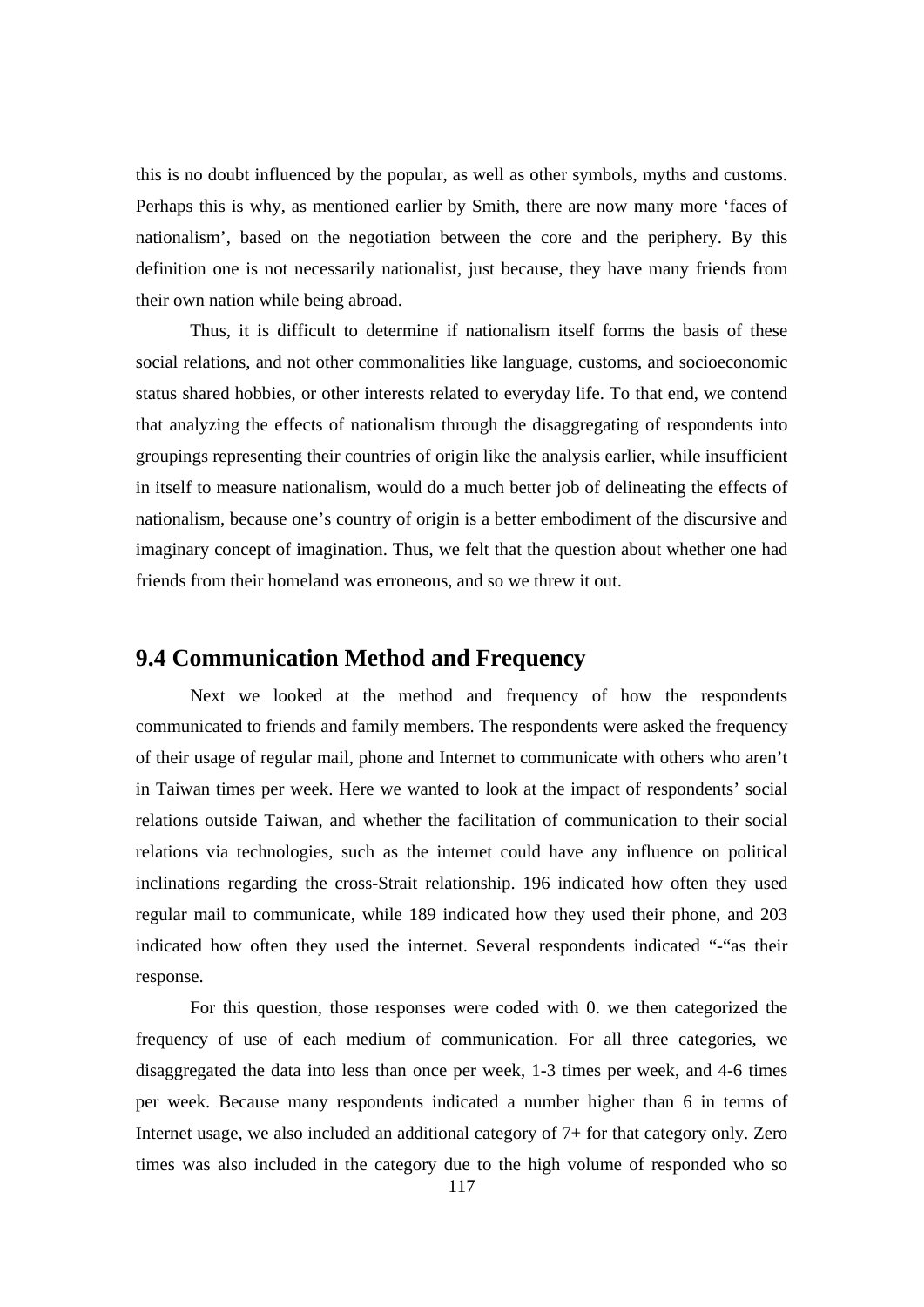indicated. For communication via regular mail, the survey yielded 127 respondents who contacted friends or family members less than once per week; 14 indicating 1-3 times per week and 17 indicating 4-6 times per week. Meanwhile, in terms of phone usage, 64 said they used the phone to contact the friends and family members, 157 used it 1-3 times and 28 said they used it over times. In addition, In terms of internet usage, about a quarter said they did not use it during the week (25.4%); over 2 in 5 said they used it 1-3 times per week (44.1%); 14.2% said they used it 4-6 times a week and 15.6% used 7 or more times per week. In groupings based on method of communication, only the rate at which people used the phone did not decrease with frequency of use per week.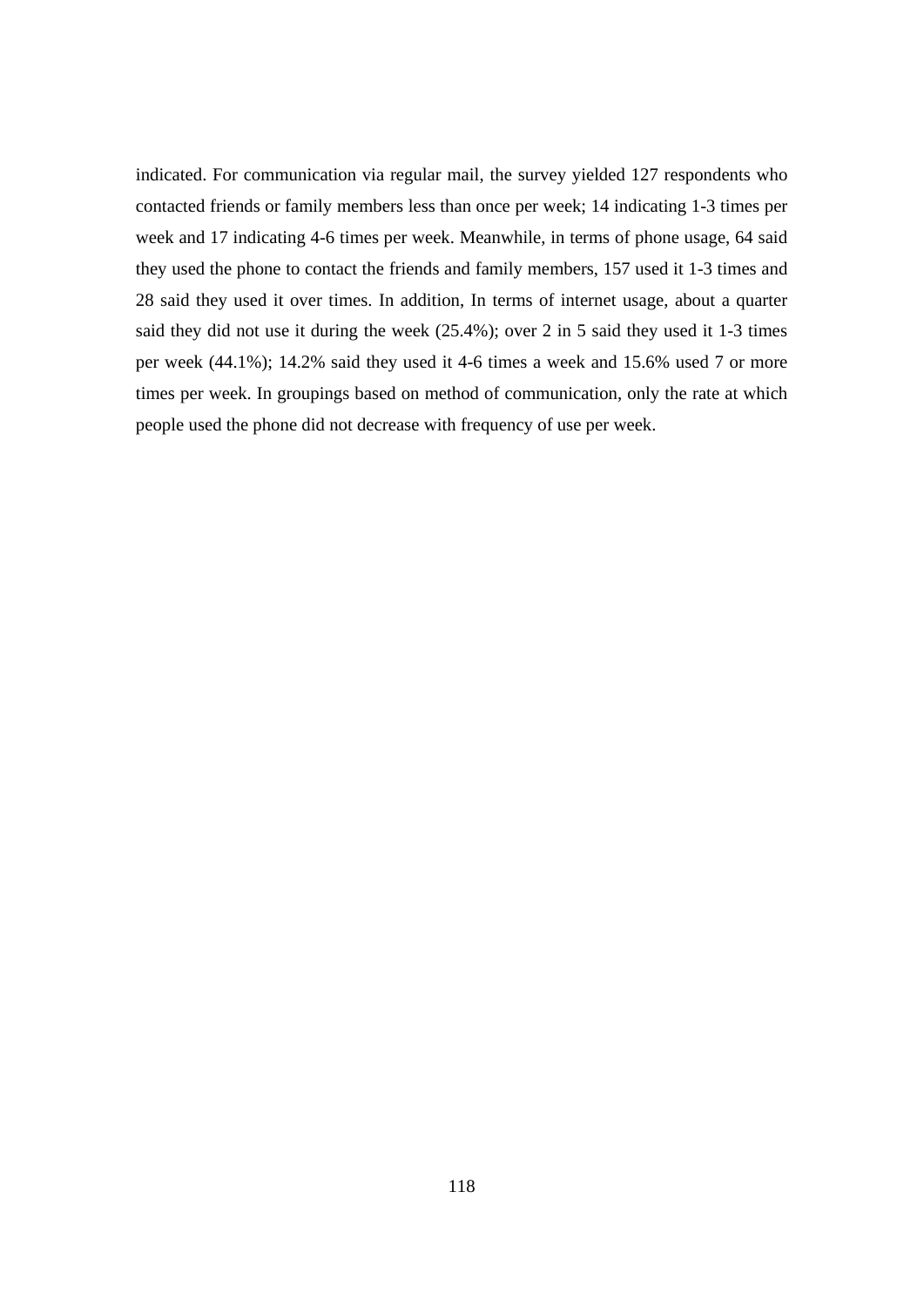| Times per<br>Week | Total | Unification now<br>┯ | Ņ<br>Independence now | $\ddot{ }$<br>Unification later | $\ddot{+}$<br>Independence later | Ļ٦<br>Decide later | <b>Status</b><br>$\varphi$<br>quo forever | Σó<br>$\varphi$<br>answer | Weird answer<br>₹ |
|-------------------|-------|----------------------|-----------------------|---------------------------------|----------------------------------|--------------------|-------------------------------------------|---------------------------|-------------------|
| Less than 1       |       |                      |                       |                                 |                                  |                    |                                           |                           |                   |
| No.               | 127   | $\overline{0}$       | 16                    | 23                              | 36                               | 29                 | 11                                        | 10                        | 2                 |
| $(\%)$            | (100) | (0)                  | (12.5)                | (18.1)                          | (23.8)                           | (22.8)             | (8.6)                                     | (7.8)                     | (1.5)             |
| $1 - 3$           |       |                      |                       |                                 |                                  |                    |                                           |                           |                   |
| No.               | 45    | $\overline{0}$       | 4                     | 14                              | 11                               | 12                 | 3                                         | 1                         | $\overline{0}$    |
| $(\% )$           | (100) | (0)                  | (8.8)                 | (31.1)                          | (24.4)                           | (26.6)             | (6.6)                                     | (2.2)                     | (0)               |
| $4 - 6$           |       |                      |                       |                                 |                                  |                    |                                           |                           |                   |
| No.               | 17    | $\mathbf{0}$         | $\overline{2}$        | 4                               | 6                                | 5                  | $\mathbf{0}$                              | $\overline{0}$            | $\theta$          |
| (% )              | (100) | (0)                  | (11.7)                | (23.5)                          | (35.2)                           | (29.4)             | (0)                                       | (0)                       | (0)               |

**Table 9-5:** Foreigner's Political Inclinations in terms of their Contact via Regular Mail with Friends and Family

### **Table 9-6:** Foreigners' Political Inclinations in terms of their Contact via Phone with Friends and Family

| Times per<br>Week | Total | Unification now<br>┯ | Independence now<br>Ņ | ب<br>Unification later | $\ddot{+}$<br>Independence later | Ļ٦<br>Decide<br>later | P.<br>Status quo forever | $\subset$<br>$\mathbf{S}$<br>answer | Weird answer<br>₹ |
|-------------------|-------|----------------------|-----------------------|------------------------|----------------------------------|-----------------------|--------------------------|-------------------------------------|-------------------|
| Less than 1       |       |                      |                       |                        |                                  |                       |                          |                                     |                   |
| No.               | 64    | 1                    | 7                     | 10                     | 19                               | 18                    | 4                        | 3                                   | 2                 |
| $(\%)$            | (100) | (1.5)                | (10.9)                | (15.6)                 | (29.6)                           | (28.1)                | (6.2)                    | (4.6)                               | (3.1)             |
| $1 - 3$           |       |                      |                       |                        |                                  |                       |                          |                                     |                   |
| No.               | 157   | 4                    | 18                    | 30                     | 37                               | 34                    | 14                       | 19                                  |                   |
| $(\%)$            | (100) | (2.5)                | (11.4)                | (19.1)                 | (23.5)                           | (21.6)                | (18.9)                   | (12.1)                              | (0.06)            |
| $4 - 6$           |       |                      |                       |                        |                                  |                       |                          |                                     |                   |
| No.               | 28    | 1                    | $\overline{2}$        | 5                      | 7                                | 6                     |                          | 3                                   | 3                 |
| $(\%)$            | (100) | (3.5)                | (7.1)                 | (17.8)                 | (25.0)                           | (21.4)                | (3.5)                    | (10.7)                              | (10.7)            |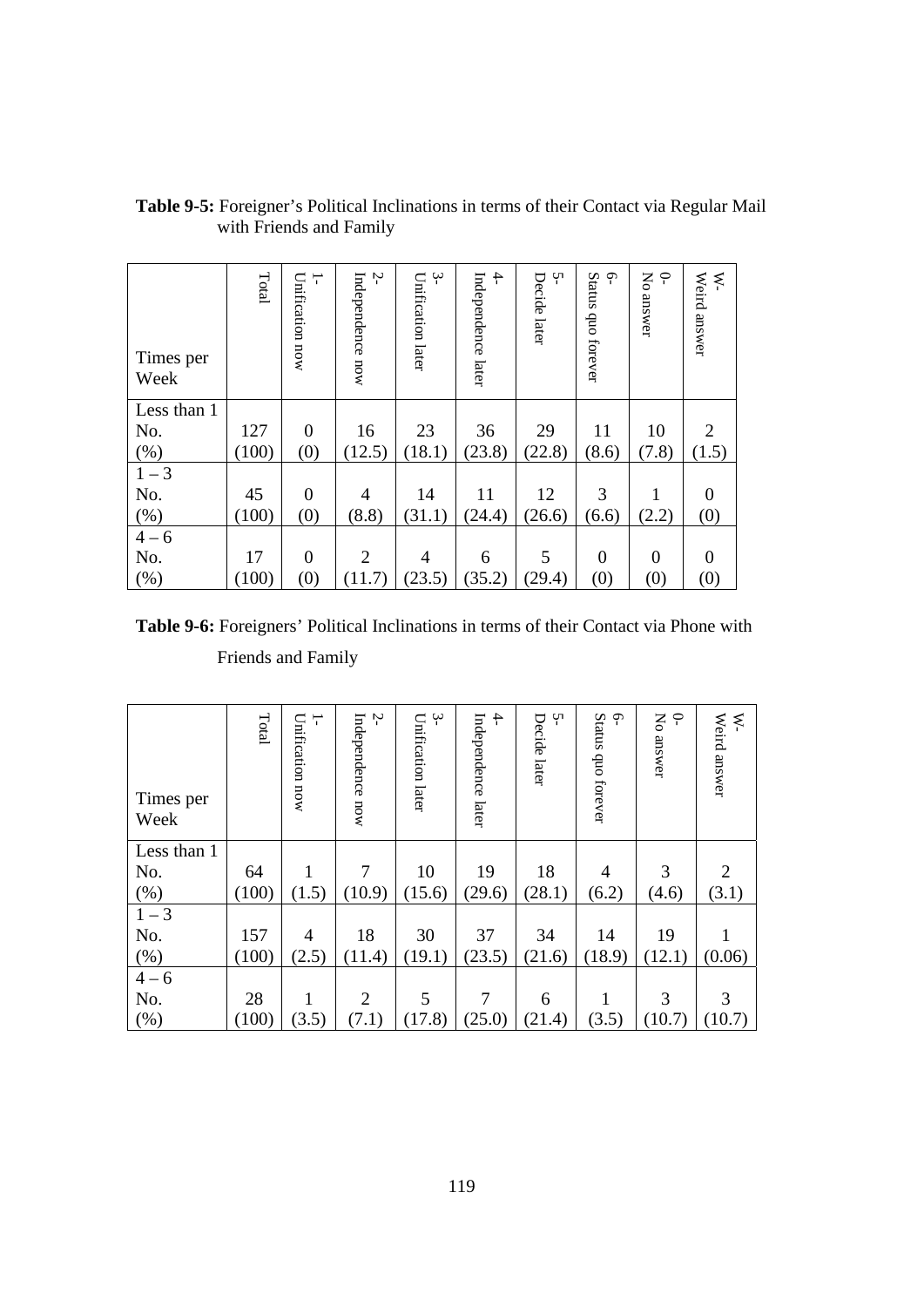| Times per<br>Week | Total | Unification now<br>÷ | Ņ<br>Independence now | $\ddot{ }$<br>Unification later | $\ddot{+}$<br>Independence later | Ļ٦<br>Decide later | Status quo forever<br><b>م</b> . | Ňo<br>$\tilde{\mathcal{L}}$<br>answer | Weird answer<br>₹ |
|-------------------|-------|----------------------|-----------------------|---------------------------------|----------------------------------|--------------------|----------------------------------|---------------------------------------|-------------------|
| $\boldsymbol{0}$  |       |                      |                       |                                 |                                  |                    |                                  |                                       |                   |
| No.               | 52    | 1                    | $\overline{2}$        | 9                               | 14                               | 12                 | $\overline{4}$                   | 9                                     | 1                 |
| (%)               | (100) | (1.9)                | (3.8)                 | (17.3)                          | (29.6)                           | (2.3)              | (7.6)                            | (17.3)                                | (1.9)             |
| $1 - 3$           |       |                      |                       |                                 |                                  |                    |                                  |                                       |                   |
| No.               | 90    | 1                    | 13                    | 16                              | 24                               | 21                 | 8                                | $\overline{4}$                        | 3                 |
| $(\%)$            | (100) | (1.1)                | (14.4)                | (17.7)                          | (26.6)                           | (23.3)             | (8.8)                            | (4.4)                                 | (3.3)             |
| $4 - 6$           |       |                      |                       |                                 |                                  |                    |                                  |                                       |                   |
| No.               | 29    | 1                    | $\overline{4}$        | 5                               | 10                               | 8                  | 1                                | $\boldsymbol{0}$                      | $\mathbf{0}$      |
| (%)               | (100) | (3.4)                | (13.7)                | (17.2)                          | (34.4)                           | (27.5)             | (3.4)                            | (0)                                   | (0)               |
| $7+$              |       |                      |                       |                                 |                                  |                    |                                  |                                       |                   |
| No.               | 32    | 1                    | 1                     | 7                               | 11                               | 10                 | $\overline{2}$                   | $\overline{0}$                        | $\boldsymbol{0}$  |
| (%)               | (100) | (3.1)                | (3.1)                 | (21.8)                          | (34.3)                           | (31.2)             | (6.2)                            | (0)                                   | (0)               |

**Table 9-7:** Foreigners' Political Inclinations in terms of their Contact via E-mail with Friends and Family

In each of the forms of communication, besides Internet usage, we did not find any strong correlation between the frequency of use of the respective communication methods with their inclinations regarding the situation. In terms of internet communication, we found that those who said used the Internet to communicate were least likely to answer the final question regarding the cross-Strait situation at 17.3%, followed by those who use the phone 1-3 times per week (12.1%). We also found that that those who used the Internet to communicate were more likely to be pro-unification pro-independence, and to the status quo now/decide later. On account of keeping the status quo forever, the rate of support seemed to hold mostly steady with frequency of use. In particular those who used the Internet zero times a week supported independence now 3.2% of the time. The rate increasing to 14.4% among those using it 1-3 times a week, declining slightly to 13.7% among those using it 4-6 times a week and declining significantly with usage of 7+ times a week.

This may seem to contradict our contention that inclinations toward independence with frequency of Internet use, but among those who used internet 0 times a week, their support of independence later was 26.9%, mostly holding steady at 26.6% with 1-3 times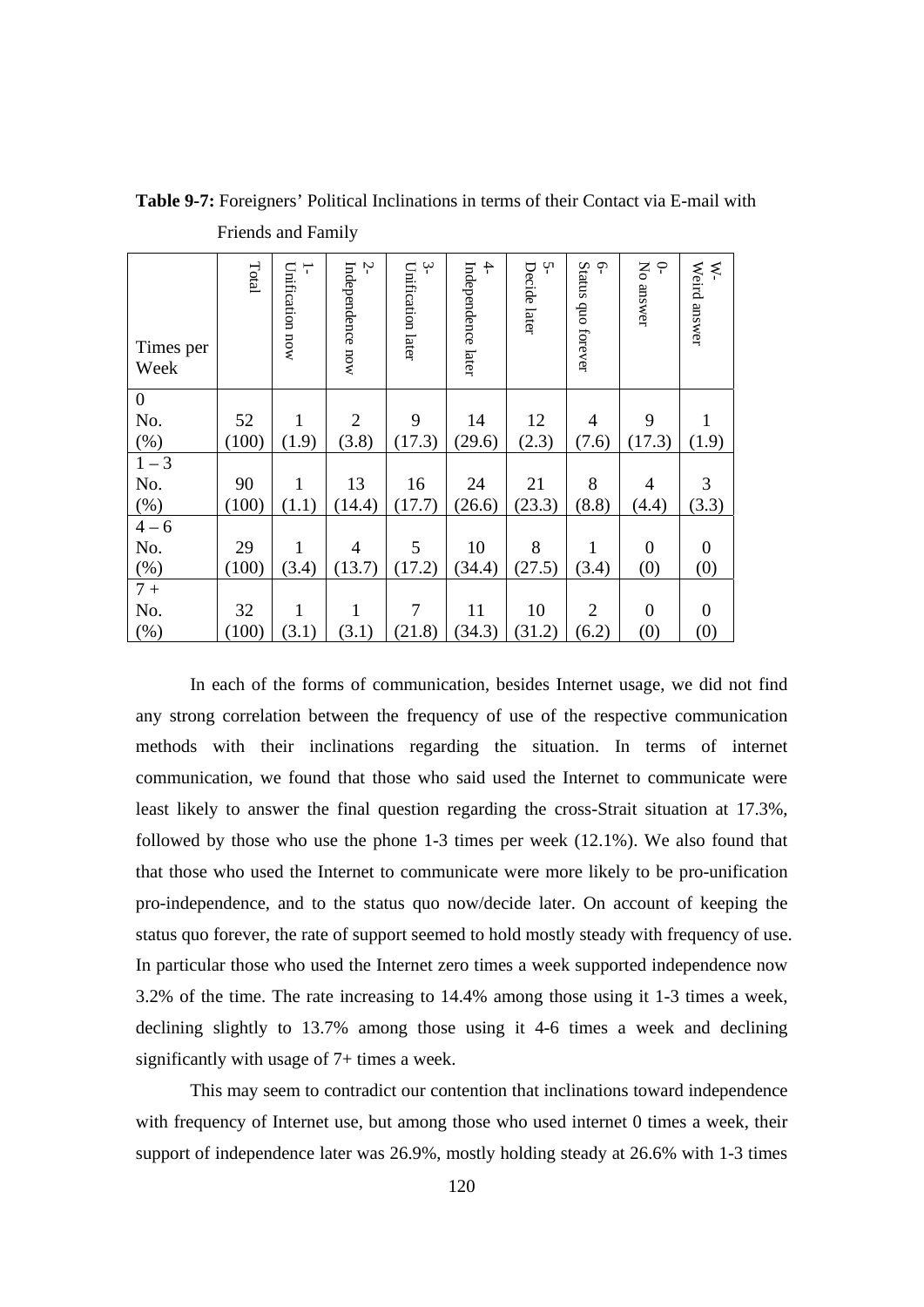per week and then increasing significantly to 34.4% with 4-6 times per week and holding steady once again with 7+ times. Taken together this means that those who use the internet zero times a week support independence 30.7% of the time, those who using it 1- 3 times per week at 41% of the time; those using it 4-6 times supported it 48.1% of the time and those using it over 7+ times at a rate of 37.4% of the time. There was also a positive correlation between frequency of Internet communication and unification but the correlations were weak at best. For instance, 19.2% of those who communicated with the Internet 0 times a rated unification now and unification later (questions 1 and 3) at a rate of 19.2%, whereas the corresponding statistic for the 1-3 times a week group held steady at a rate of 18.8% and then increased to 20.6% among the 4-6 times per week group and increased yet again to 24.9%.

 In terms of regular mail and phone, we did not find strong correlations with frequency of use of mail and phone and one's political inclinations, except that there is a slight correlation of frequency of communication by post and those supporting status quo now/deciding later. Among those who used the mail 0 times per week, people supported the cross-Strait orientation 22.8% of the time, whereas those 26.6% o those using mail 1- 3 times per week and the support rate increased slightly to 29.4% with a frequency of 4-6 times per week. However, in contrast to the findings of the internet, there was rarely a consistent increasing or decreasing correlation seen with increasing frequency. For instance, those that use the mail less than once a week supported unification later 18.1% of the time, and the rate increased substantially to 31.1% and decreased again in 23.5% with those using it 4-6 times per week. Moreover, those who used the phone less than once a week supported independence later at a rate of 29.6% and then decreased to 23.5% and then increased to 25% again among those who used it over 4 times a week. In fact the positive or negative spikes in support among those who used the intermediate level of frequency (1-3 times per week) can also be seen in those use mail for independence now, unification later, and among those in the phone grouping with those supporting independence now, unification later, independence later, and status quo forever.

 Our reading of these findings is that the manner and frequency of communication is not a likely predictor of one's political inclinations regarding the cross-Strait situation, except in terms of the Internet. Our guess is that those who use the often to communicate with the internet are also more likely to get a diverse array of information, which may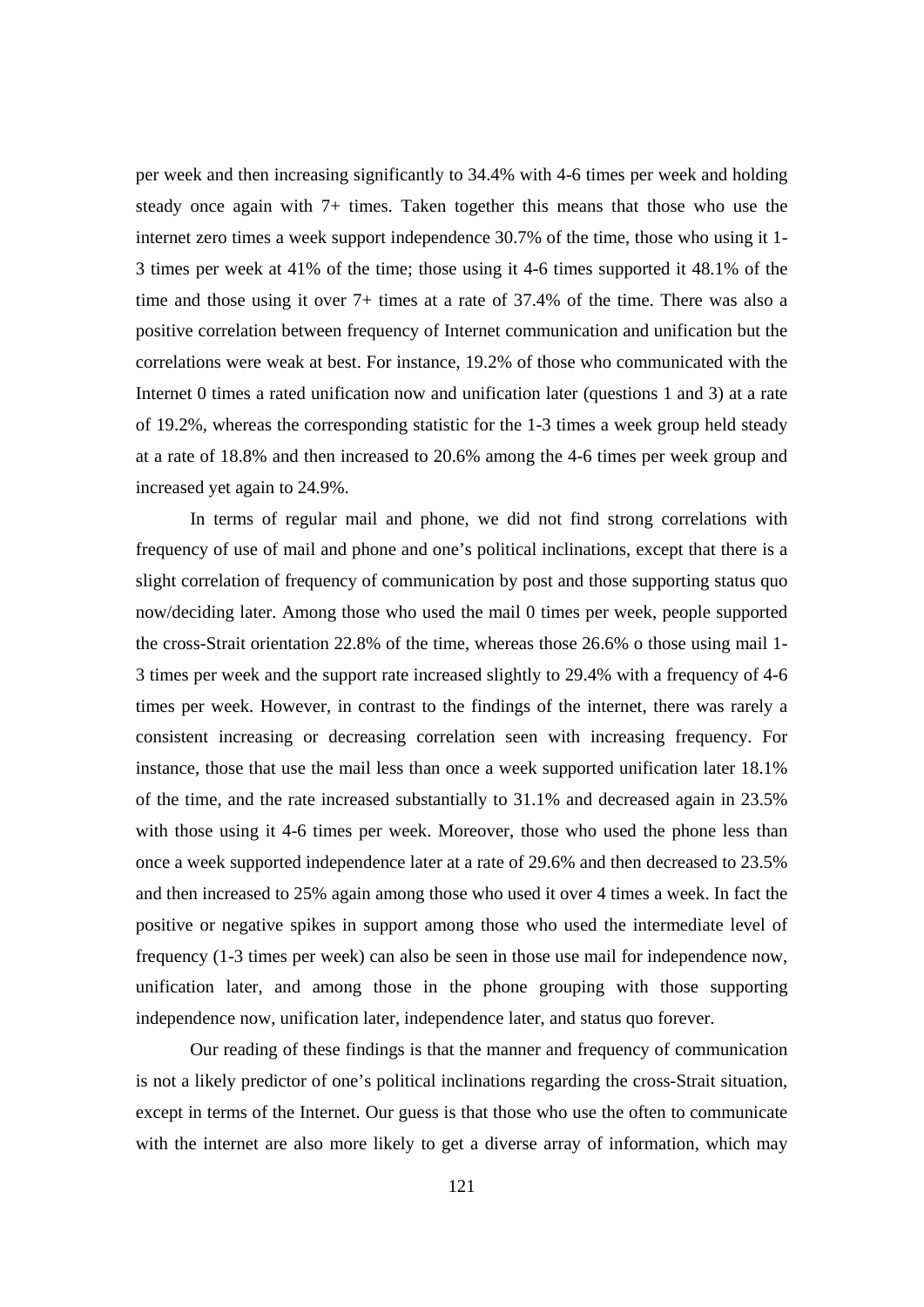allow them to become more informed about the political situation, giving them the ability to take a position. That is, says Eric Schmitt, CEO of Google, "The Internet is a phenomena that is as big as the modern transportation system, as big as the creation of radio, and television and newspapers, maybe all combined. The important thing about the internet is it goes fundamentally at the things people care most about, which is information. And that is a good thing **—** that more information crowds out bad ideas, bad governments, bad behavior."111

Hence it might be unsurprising that those who used the internet over 4 times or over never left the last question blank. Secondly, we believe that having the ability to communicate frequently may allude to the likelihood that they are in a higher socioeconomic status, namely in two dimensions: 1) they are probably more likely to have white-collar jobs or are students; 2) they are able to afford computers. As we've pointed out earlier, people with higher socioeconomic statuses are much more likely to answer the last question.

#### **9.5 Effects of English-language Media**

 Finally, we wanted to look at the impact of media on foreigner's political inclinations. This question was aimed mostly at those people regularly read the three main English-language publications in Taiwan **—** namely, the Taipei Times, the China Post and the Taiwan News. A total of 206 people indicated the frequency that they read the China Post per week, whereas 201 indicated how often they read the Taipei Times and 169 indicated how often they read the Taiwan News.

 Of those who read the China Post, 120 (58%) said they read it 0 times a week, 49 (23.7%) said they read it 1-3 times per week, 8 said they read it 4-6 times per week (3.8%) and 29 people said they read it 7+ times per week (14.0%). Correspondingly, 96 (47.7%) people said they read the Taipei Times 0 times per week, 41 people (20.3%) said they read it 1-3 times per week, 19 (9.4%) said they read it 4-6 times per week and 45 (22.3%) said they read it 7+ times per week. As for Taiwan News, 118 (69.8%) said they read the newspaper 0 times per week, 18 (10.6%) said they read it 1-3 times per week, 8 (4.6%) said they read it 4-6 times per week and 25 (14.7%) said they read it 7+ times per week. We can conclude by these figures, that while the overwhelming majority said they

<sup>111</sup> Daniel Franklin, "Podcast of the World in 2007," (Podcast), *The Economist*, 2007.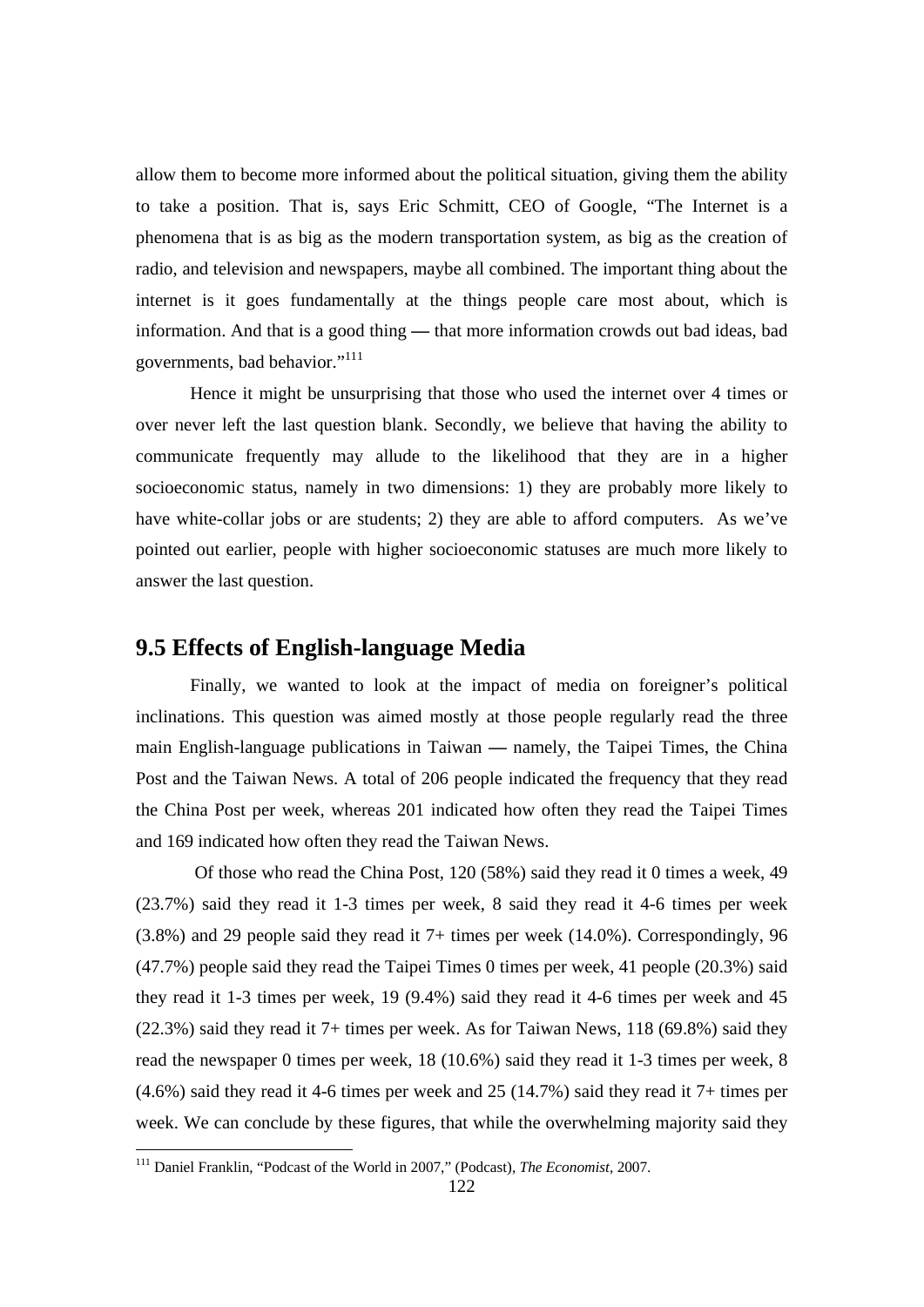read the newspapers 0 times per week, the reading rate did not necessarily decline as frequency of reads increased. For example, in all three cases except for the China Post, more people read the newspaper 7 or more times per week than those who read the paper either 1-3 times a week or those or those who read the paper 4-6 times per week. Although we found that those who read the respective papers 0 times per week were more unlikely to answer the question regarding the cross-Strait situation, we do not want to imply that there is a causal relationship here, as we do not want to preclude the possibility that the respondents simply read other publications to supplement their knowledge, so that they may be able to answer the final question.

**Table 9-8:** Foreigners' Political Inclinations in Terms of How Frequently They Read the *China Post* 

| Times per<br>Week | Total | Unification now<br>T | Ņ<br>Independence now | $\sim$<br>Unification later | $\ddot{+}$<br>Independence later | Y١<br>Decide later | Status quo forever<br>م. | $\subset$<br>Σρ<br>answer | Weird answer<br>₹. |
|-------------------|-------|----------------------|-----------------------|-----------------------------|----------------------------------|--------------------|--------------------------|---------------------------|--------------------|
| $\boldsymbol{0}$  |       |                      |                       |                             |                                  |                    |                          |                           |                    |
| No.               | 120   | $\mathbf{1}$         | 15                    | 20                          | 37                               | 27                 | 6                        | 12                        | $\overline{2}$     |
| (%)               | (100) | (0.8)                | (12.5)                | (16.6)                      | (30.8)                           | (22.5)             | (5.0)                    | (10.0)                    | (1.6)              |
| $1 - 3$           |       |                      |                       |                             |                                  |                    |                          |                           |                    |
| No.               | 49    | $\overline{4}$       | $\overline{4}$        | 11                          | 11                               | 12                 | $\overline{4}$           | $\overline{2}$            | $\mathbf{1}$       |
| (%)               | (100) | (8.1)                | (8.1)                 | (22.4)                      | (22.4)                           | (24.4)             | (8.1)                    | (4.0)                     | (2.0)              |
| $4 - 6$           |       |                      |                       |                             |                                  |                    |                          |                           |                    |
| No.               | 8     | $\boldsymbol{0}$     | $\overline{0}$        | $\mathbf{1}$                | $\overline{4}$                   | $\mathbf{1}$       | $\mathbf{1}$             | 1                         | $\boldsymbol{0}$   |
| $(\% )$           | (100) | (0)                  | (0)                   | (12.5)                      | (50.0)                           | (12.5)             | (12.5)                   | (12.5)                    | (0)                |
| $7+$              |       |                      |                       |                             |                                  |                    |                          |                           |                    |
| No.               | 29    | $\mathbf{1}$         | $\mathbf{1}$          | 9                           | 6                                | 8                  | 3                        | 1                         | $\overline{0}$     |
| $(\%)$            | (100) | (3.4)                | (3.4)                 | (31.0)                      | (20.6)                           | (27.5)             | (10.3)                   | (3.4)                     | (0)                |
| China Post        |       |                      |                       |                             |                                  |                    |                          |                           |                    |
| Only              |       |                      |                       |                             |                                  |                    |                          |                           |                    |
| No.               | 8     | $\boldsymbol{0}$     | $\mathbf{0}$          | 4                           | $\mathbf{0}$                     | $\overline{2}$     | 1                        | $\boldsymbol{0}$          | $\mathbf{1}$       |
| (%)               | (100) | (0)                  | (0)                   | (50.0)                      | (0)                              | (25.0)             | (12.5)                   | (0)                       | (12.5)             |

 Regarding the China Post, we found that those who read the newspaper 7 or more times per week to be more in support of unification and in less support of the independence compared to those who read the China Post 0 times per week. However, we could not find a strong correlation among those who read the China 1-3 times per week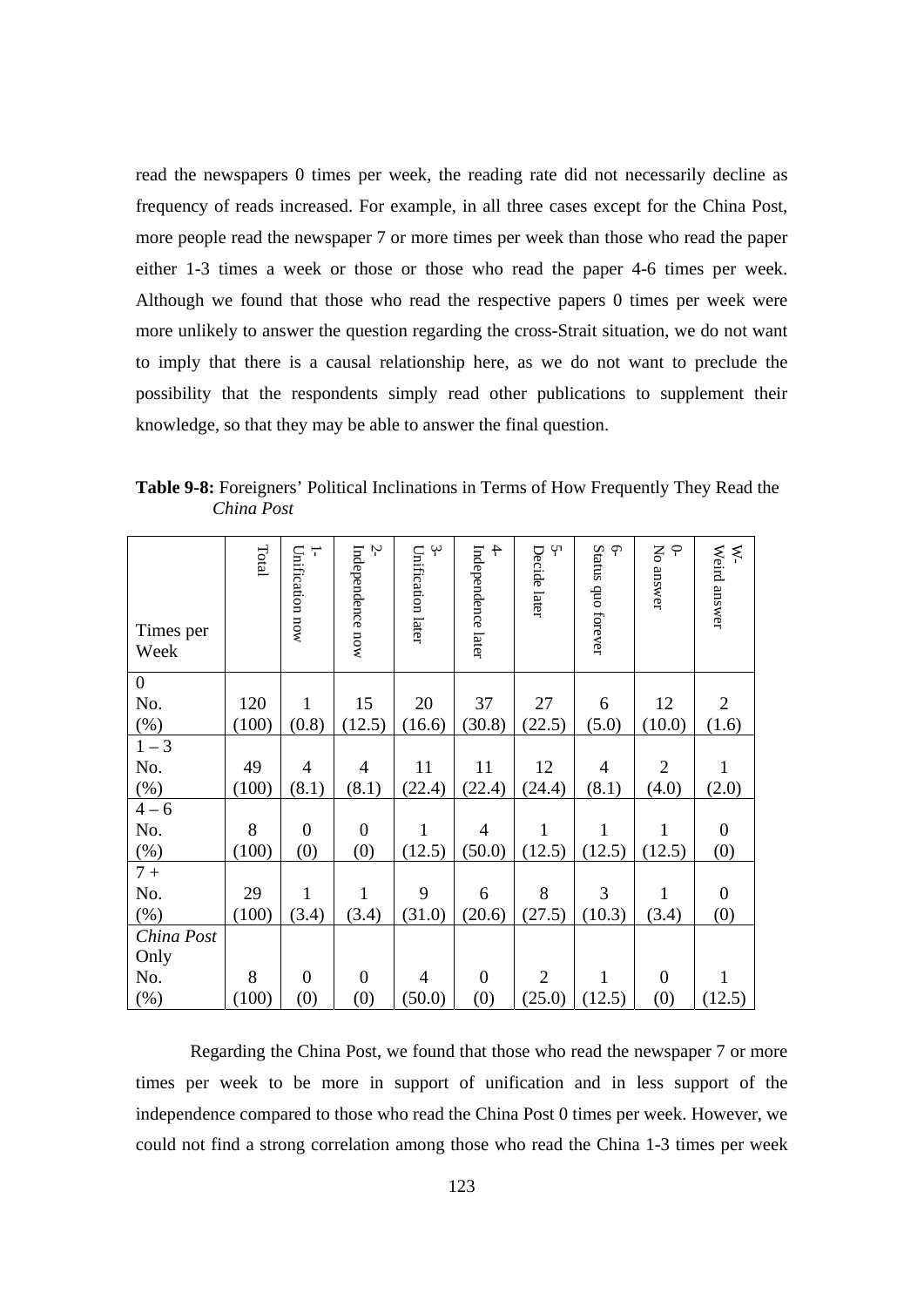and those read it 4-6 times per week. Regarding question 5 (maintain the status quo and decide later) we found its rate of support tending to hold steady. Namely, we observe that those who supported answer unification now and status quo now/unification later was 17.4% among those who read the China Post 0 times per week; 30.5% those reading 1-3 times per week, 12.5% those reading 4-6 times and 34.4% those reading 7 or more times. We also found 43.3% of those reading 0 times a week in support of independence now or status quo now/independence now, 30.5% for those reading 1-3 times per week, 50% for those reading 4-6 times per week, 24% of those reading 7 or more times. On both accounts we can observe that those reading the China Post 4-6 times a week seemed to be an anomaly in that they tended to support unification less than those reading 1-3 times but more than those reading 7 or more times.

As we have mentioned we cannot preclude the possibility that the mid-range readers, and in fact all the others, get their news from other sources of media, such as the Taipei Times, Taiwan News, or other media outlets both foreign and local. However, when we disaggregate the data further into those who read the China Post but not the Taipei Times **—** regardless of frequency **—** we find 8 respondents in our survey; of the 50% who said they were in support of unification all of them were pro-unification later. No respondents said they were pro-independence now or later. Taken together, we think this suggests that a strong correlation exists between those who read the China Post and supporting unification verses independence.

 Regarding the Taipei Times, we did not find a correlation between reading the newspaper and unification, but we found a positive correlation for pro-independence, particularly among those who read the paper 4 or more times per week and those who didn't.

 In the case of the China Post, which has its readers scattered along the spectrum regarding the cross-strait issue, the readers are probably not reading the newspaper for its political slant. On the other hand, the most frequent readers of the Taipei Times and those who read the Taipei Times exclusively tend to be pro-independence.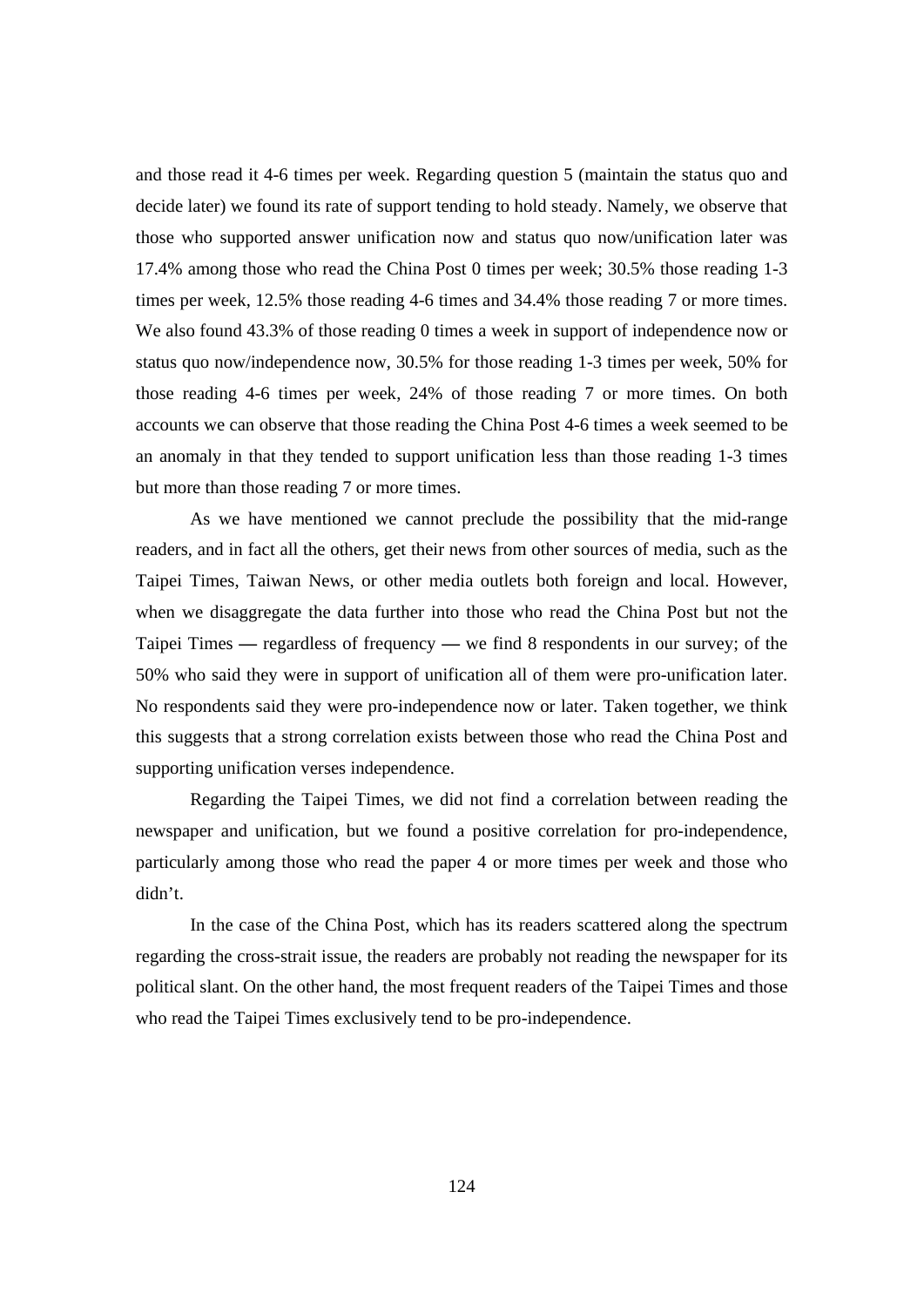| Times per<br>Week | Total | $\overline{ }$<br>Unification now | Ņ<br>now<br>Independence | $\ddot{ }$<br>Unification later | $rac{4}{1}$<br>later<br>Independence | Ņ<br>Decide later | Status quo<br>Ģ<br>forever | P<br>No answer | Weird answer<br>₹ |
|-------------------|-------|-----------------------------------|--------------------------|---------------------------------|--------------------------------------|-------------------|----------------------------|----------------|-------------------|
| 0                 | 95    | $\mathbf{1}$                      | 9                        | 21                              | 24                                   | 21                | 6                          | 11             | 3                 |
| No.               | (100) | (1.0)                             | (9.3)                    | (21.8)                          | (25.0)                               | (21.8)            | (6.2)                      | (11.4)         | (3.1)             |
| $(\%)$            |       |                                   |                          |                                 |                                      |                   |                            |                |                   |
| $1 - 3$           | 41    | 1                                 | 5                        | $\overline{7}$                  | 10                                   | 17                | 1                          | $\theta$       | $\theta$          |
| No.               | (100) | (2.4)                             | (12.1)                   | (17.0)                          | (24.3)                               | (41.4)            | (14.6)                     | (0)            | (0)               |
| $(\%)$            |       |                                   |                          |                                 |                                      |                   |                            |                |                   |
| $4 - 6$           | 19    | $\overline{0}$                    | $\overline{0}$           | $\overline{2}$                  | 7                                    | $\overline{4}$    | $\overline{4}$             | $\overline{2}$ | $\overline{0}$    |
| No.               | (100) | (0)                               | (0)                      | (10.5)                          | (36.8)                               | (21.0)            | (21.0)                     | (9.5)          | (0)               |
| (%)               |       |                                   |                          |                                 |                                      |                   |                            |                |                   |
| $7+$              | 45    | $\overline{3}$                    | 3                        | 10                              | 18                                   | 9                 |                            | 1              | $\overline{0}$    |
| No.               | (100) | (6.6)                             | (6.6)                    | (22.2)                          | (40.0)                               | (20.0)            | (2.2)                      | (2.2)          | (0)               |
| (% )              |       |                                   |                          |                                 |                                      |                   |                            |                |                   |
| Taipei Times      | 22    | $\overline{0}$                    | 3                        | $\mathbf{1}$                    | 11                                   | 5                 | $\overline{2}$             | $\theta$       | $\overline{0}$    |
| Only              | (100) | (0)                               | (13.6)                   | (4.5)                           | (50.0)                               | (22.7)            | (9.0)                      | (0)            | (0)               |
| No.               |       |                                   |                          |                                 |                                      |                   |                            |                |                   |
| $(\%)$            |       |                                   |                          |                                 |                                      |                   |                            |                |                   |

**Table 9-9:** Foreigners' Political Inclinations in Terms of How Frequently They Read the *Taipei Times*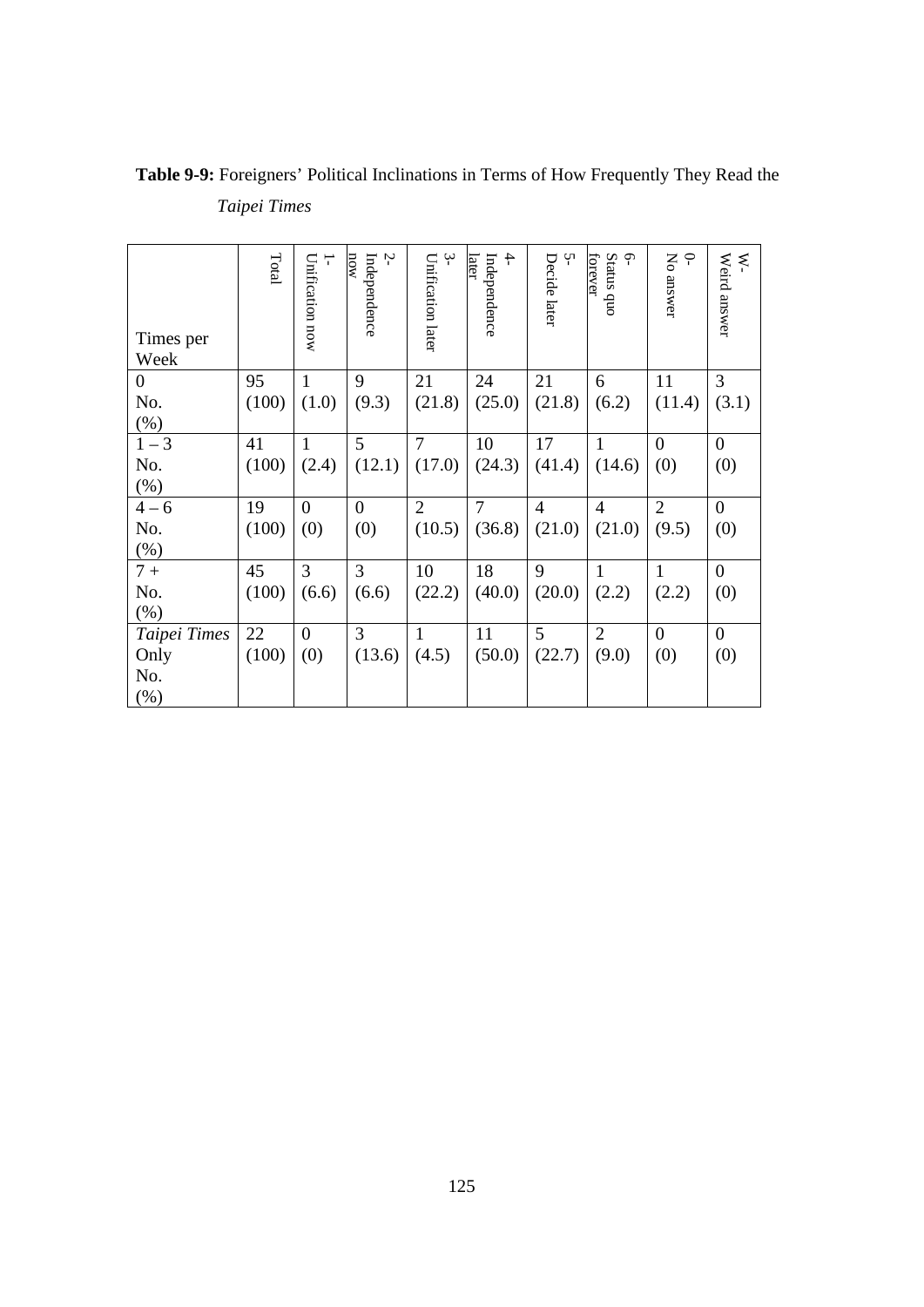| Times per<br>Week  | Total | T<br>Unification now | Ņ<br>now<br>Independence | ب<br>Unification later | 4<br>Independence<br>later | Ņ<br>Decide later | $\varphi$<br>Status quo<br>ţ | $\varphi$<br>No answer | Weird answer<br>ķ. |
|--------------------|-------|----------------------|--------------------------|------------------------|----------------------------|-------------------|------------------------------|------------------------|--------------------|
| $\boldsymbol{0}$   | 118   | $\overline{2}$       | 13                       | 22                     | 36                         | 31                | 10                           | 11                     | $\mathfrak{Z}$     |
| No.                | (100) | (1.6)                | (11.0)                   | (18.6)                 | (30.5)                     | (26.2)            | (8.4)                        | (9.3)                  | (2.5)              |
| $(\%)$             |       |                      |                          |                        |                            |                   |                              |                        |                    |
| $1 - 3$            | 18    | 1                    | 1                        | $\overline{4}$         | 6                          | 6                 | $\Omega$                     | $\theta$               | $\boldsymbol{0}$   |
| No.                | (100) | (5.5)                | (5.5)                    | (22.2)                 | (33.3)                     | (33.3)            | (0)                          | (0)                    | (0)                |
| $(\%)$             |       |                      |                          |                        |                            |                   |                              |                        |                    |
| $4 - 6$            | 8     | $\mathbf{1}$         | $\theta$                 | $\overline{2}$         | 3                          | $\mathbf{1}$      | $\theta$                     | $\mathbf{1}$           | $\overline{0}$     |
| No.                | (100) | (12.5)               | (0)                      | (25.0)                 | (37.5)                     | (12.5)            | (0)                          | (12.5)                 | (0)                |
| $(\%)$             |       |                      |                          |                        |                            |                   |                              |                        |                    |
| $7+$               | 25    | $\overline{0}$       | $\overline{2}$           | 8                      | 8                          | $\overline{4}$    | $\overline{2}$               | $\overline{0}$         | $\mathbf{1}$       |
| No.                | (100) | (0)                  | (8.0)                    | (32.0)                 | (32.0)                     | (16.0)            | (8.0)                        | (0)                    | (4.0)              |
| $(\% )$            |       |                      |                          |                        |                            |                   |                              |                        |                    |
| <b>Taiwan News</b> | 3     | $\mathbf{1}$         | $\overline{0}$           | $\overline{2}$         | $\theta$                   | $\theta$          | $\theta$                     | $\overline{0}$         | $\boldsymbol{0}$   |
| Only               | (100) | (33.3)               | (0)                      | (66.6)                 | (0)                        | (0)               | (0)                          | (0)                    | (0)                |
| No.                |       |                      |                          |                        |                            |                   |                              |                        |                    |
| (% )               |       |                      |                          |                        |                            |                   |                              |                        |                    |

**Table 9-10:** Foreigners' Political Inclinations in Terms of How Frequently They Read the *Taiwan News* 

That is, those who read the Taipei Times 0 times per week supported unification (questions 1 and 3 together) 22.8% of the time, 1-3 times a week 30.5% of the time, 10.5% for those reading 4-6 times a week, and 28.8% of those reading 7 or more times per week. In contrast there is definitely an increase in support of independence (questions 2 and 4 together) with frequencies of reading the Taipei Times. Namely, 34.3% of those who read 0 times per week, 36.4% of those who read 1-3 times per week, 36.8% of those who read 4-6 times per week and 46.6% of those reading 7 or more times per week. Moreover, we disaggregated the data into people who read only the Taipei Times and not the other two papers, which yielded 22 respondents, irrespective of frequency.

Our findings show that f those almost 22 supported independence at some point in time (63.6%) verses only 4.5% of the time for unification. We also found no consistent findings for keeping the status quo and deciding later, with the rate hovering around 20% for those reading 0 times, 4-6 times and 7 or more times per week, but as much as 41.4% for those reading 1-3 times per week. It is noteworthy that these readers represent the readers who read the Taipei Times, but are perhaps least committed to it, and thus not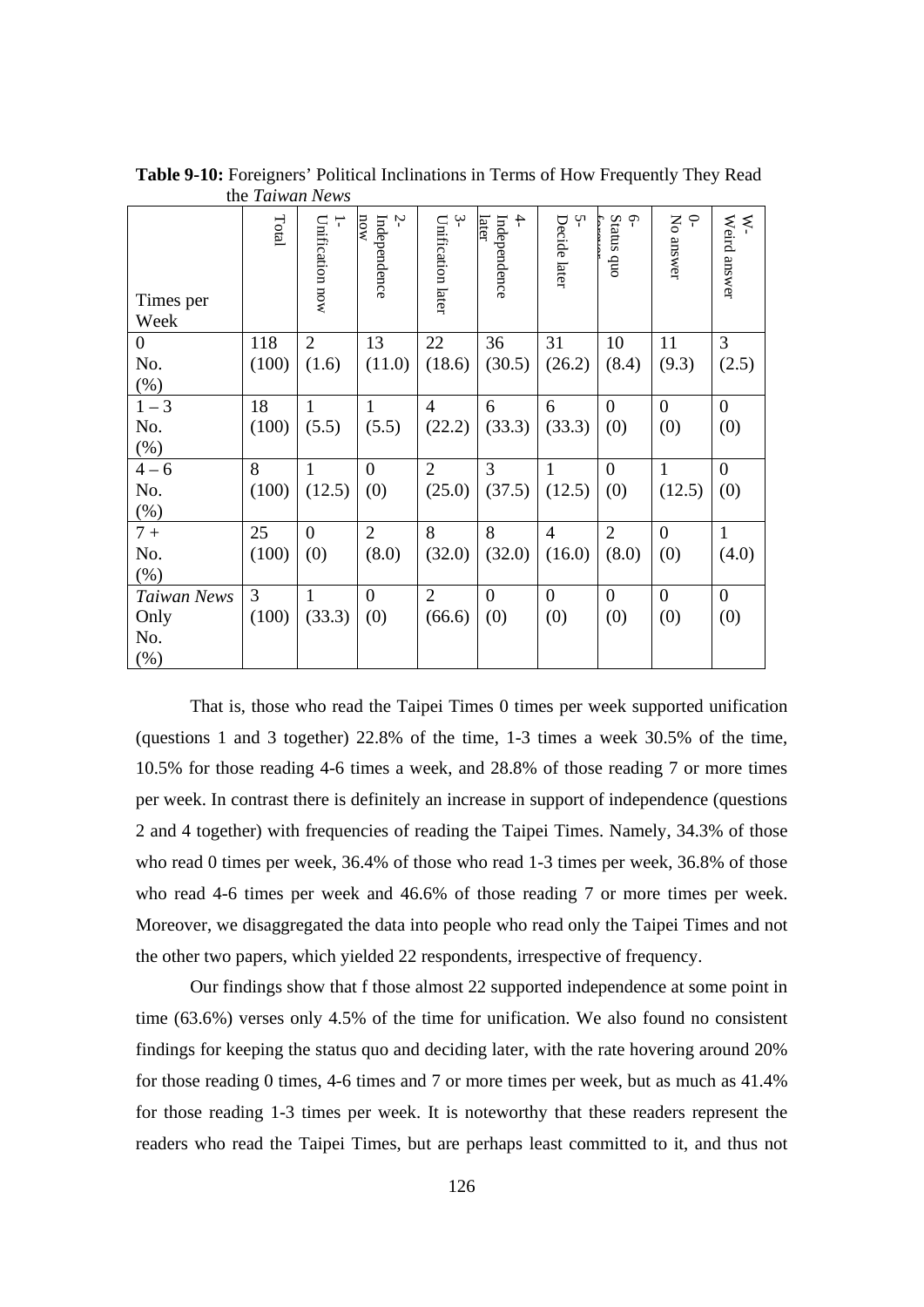really leaning either toward independence or unification. However, due to the constraints of our survey, there is no way to tell. In regards to question 6, we also found no conclusive findings with in that the frequency of people reading the newspaper 0 times per week was 11.4% for question six, whereas it increased slightly to 14.6% for those reading 1-3 times were a week, increasing again to 21% for those reading 4-6 times, yet significantly declining to 2.2 for those reading 7 or more times per week.

 For the Taiwan News readers, nearly 7 in 10 (69.8%) did not read the Taiwan News at least once a week. For instance, those who read the Taiwan News 0 times a week were in were in support of unification at some point 20.2% of the time, and the number increased to 18% among those reading 1-3 times and 37.5% among those reading 4-6 times but declined to 32%. It is our guess that those who read it four or more times tend to be more pro-unification than those who don't read it at all. The frequency did not affect those who supported independence however. In fact the statistics reveal that the rate nearly stay the same in respect to the four categories denoting frequency of reads fluctuated at around 40%. Namely, those who read it 0 times independence now or later 41.5% of the time whereas those who read it 1-3 times at 38.8% of the time those reading it 4-6 times at 37.5% of the time and then those reading it 7 or more times at a rate of 40%. We then attempted to isolate those people who read the Taiwan News only, and only 3 respondents had done so. Of those, however, all of them were pro unification with unification now constituting 1/3 and unification 2/3s. Our findings in regards to the Taiwan News seem to contradict what we had expected, namely because the Taiwan News is a pro-independence leaning paper. However, as we have noted, because so few people read the Taiwan News as compared to the other two papers, those that read the Taiwan News were much more likely to also read the other two papers.

#### **9.6 Summary**

This section has illuminated what the author believes as noteworthy variables that are involved in the socialization process that could play a role in the development of political dispositions regarding the cross-strait relationship, including: questions on one's social relations; Chinese language ability; friends from homeland, communication to friends and family; and effects of English-language media.